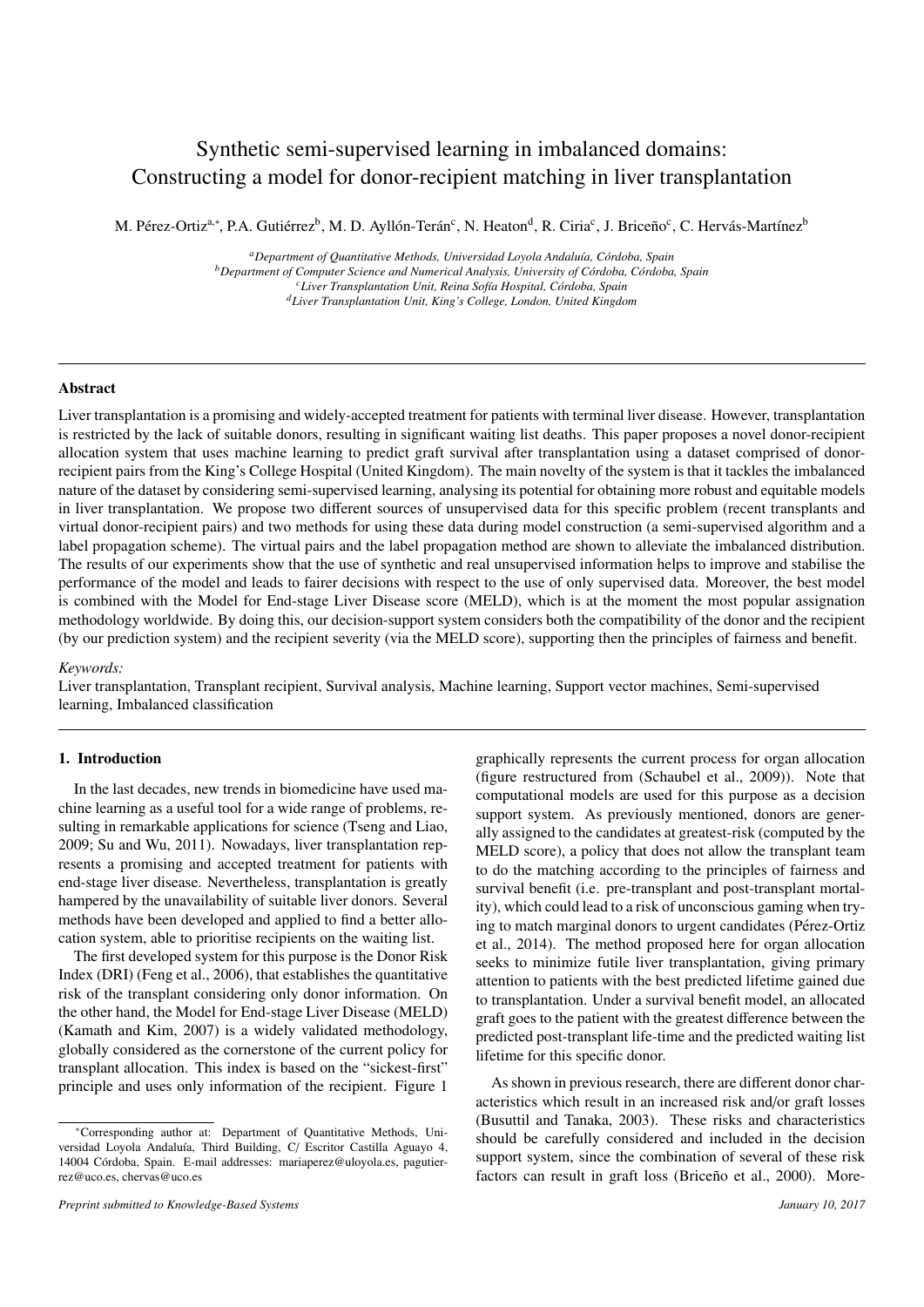

Figure 1: Graphic representing the organ allocation process.

over, it has been noted that there are some factors (concerning both the donor and the recipient) that influence the outcome of transplantation to a great extent (Pérez-Ortiz et al., 2014). Because of this, these first approaches cannot be considered good predictors of graft failure after transplantation, since they only take into consideration either characteristics of donors or recipients (but not both). New methods have emerged in the last years to deal with these issues. Rana et al. (2008) devised a scoring system (named SOFT) that predicts survival 3 months after liver transplantation, to complement MELD waiting list mortality by making use of both donor and recipient characteristics. Dutkowski et al. (2011) recently proposed a balance of risk (BAR) score based on donor and recipient characteristics. Finally, in (Cruz-Ramírez et al., 2012; Briceño et al., 2014), a rule-based system was developed to determine graft survival one year after the transplant using data from different Spanish liver transplantation units, showing that the use of machine learning substantially improves the prediction capabilities of all previous approaches. In this case, the input of this rule-based system was the response of two artificial neural networks trained with donor, recipient and transplant organ characteristics (all of these sources of information being used in this paper) and using evolutionary computation. One of the main limitations of the approaches developed in (Cruz-Ramírez) et al., 2012; Briceño et al., 2014) is that, in order to approach the imbalanced nature of the data, specific fitness functions are applied for tuning the neural network weights and structure through the use of multi-objective evolutionary algorithms, thus the corresponding computational cost is very high.

Although the good performance of machine learning methods has been assessed for donor-recipient matching, the imbalanced nature of the data is still a handicap, as the results for the minority class tend to be worse (with respect to the majority one). Class imbalance is indeed one of the most common problems found in medical applications (and also in machine learning in general (Maalouf and Siddiqi, 2014; He and García, 2009)), where one or several classes have a much lower prior probability in the training set (in the context of this paper the less frequent class is graft loss, although correctly predicting a failure is the main objective). This fact needs to be taken into account in the model construction phase, because, otherwise, one could obtain accurate but trivial models (i.e. that always

predict the majority class). The approaches developed over the years for tackling the class imbalance problem can be categorised in two groups: sampling (He and García, 2009; Chawla et al., 2002) and algorithmic approaches (Chang and Lin, 2011). Sampling concerns those methods that rely on a modification of the dataset (e.g. by over-sampling new data or by undersampling) and algorithmic approaches modify the classifier (e.g. using a cost-sensitive method). Although both oversampling and under-sampling approaches have been shown to improve classifier performance over imbalanced datasets, it has been shown in different studies that over-sampling is more useful than under-sampling (Japkowicz and Stephen, 2002a), specially for highly imbalanced and small datasets. Concerning cost-sensitive approaches, several works have shown that a replication of data or an imposition of higher weights for some patterns could result in over-fitting (Galar et al., 2012; Pérez-Ortiz et al., 2016).

In this paper, our main focus is to develop different strategies to improve the classification of the minority class, based on simpler implementations than the ones used in previous research (Cruz-Ramírez et al., 2012; Briceño et al., 2014). At the same time, we evaluate the applicability of this strategy to other transplant units, by considering a liver transplant dataset obtained from the King's College Hospital in the United Kingdom. Specifically, we tackle the imbalanced nature of the dataset by taking advantage of virtual donor-recipient pairs to improve the accuracy on the minority class. This new perspective for alleviating the imbalance problem in transplantation datasets is based on the use of semi-supervised learning. Important unsupervised information is available at the hospital and can be introduced during model construction by two ideas: exploiting very recent transplants (those whose follow-up time is not completed) and generating non-real or virtual matchings from other pairs that have been already transplanted (i.e. using potential organ transplantations that could have occurred in the past but did not). Most existing semi-supervised learning methods assume a balance between negative and positive samples in both the labelled and unlabelled data (Li et al., 2011). Unfortunately, the issue of semi-supervised learning with imbalanced data has been barely studied in the literature (Li et al., 2011; Ma et al., 2011; Huang and Kecman, 2004), only mainly from the under-sampling and ensemble points of view. The proposed un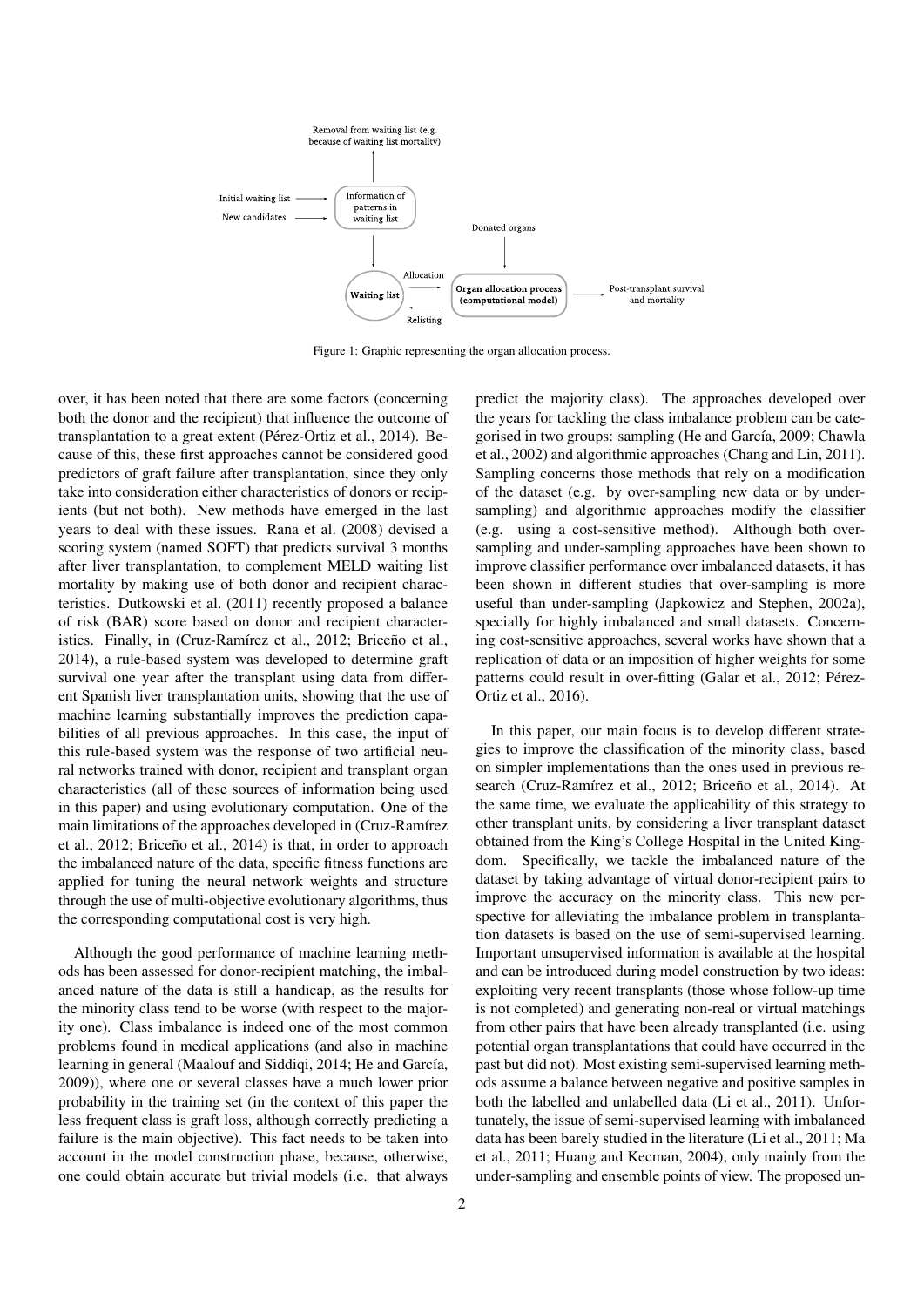supervised data generation (virtual or real) can reduce the bias of the obtained classifiers towards the majority class. Although the number of successful techniques to approach class imbalance is large, we compare our proposals to two well-known ideas: over-sampling and cost-sensitive learning (Chawla et al., 2002; Zhou, 2013), which are also the techniques that have been seen to perform better with Support Vector Machines (López et al., 2013) (the classification paradigm used in this paper).

In summary, this paper studies different hypotheses concerning imbalanced data in semi-supervised scenarios: 1) whether a large amount of unlabelled data could help tackling the imbalanced classification problem, 2) whether the ratio of positive/negative unlabelled patterns affects the results of the semisupervised method, and 3) whether it is possible to successfully label unlabelled data and balance the class distribution. Therefore, apart from considering two sources of unlabelled data, this paper also explores two approaches for using these data during model construction (a semi-supervised algorithm and a label propagation scheme). Concerning the application to transplantation data, our contributions are also noteworthy: 1) The analysis of our results with a new set of data obtained from the King's College hospital, 2) the inclusion of expert knowledge in the system (e.g. using extended donors), 3) a thorough analysis of the best model, including a study of the most important variables and a simulation of the system in a controlled environment. The performance reported in this paper shows that the use of unsupervised data (both synthetic and real) generally results in a significant improvement of the models and leads to very promising performance when predicting survival after 3 and 12 months post-transplant.

The paper is organised as follows: Section II shows a description of the semi-supervised methodology used in this work; Section III thoroughly explains the constructed dataset and the experiments to be performed; Section IV presents and analyses the results of the above-mentioned experiments; in Section V, a simulation of the proposal is performed; and finally, Section VI outlines some conclusions and future work.

# 2. Methodology

The recently coined term weak supervision (Hernández-González et al., 2016) refers to those machine learning problems where the labelling information is not as accessible as in the fully-supervised problem (where, in the case of classification, a label is associated to each pattern). Semi-supervised learning (i.e. learning from both labelled and unlabelled observations) is an example that has been the focus of many machine learning researchers in the past years. This is because, in many real-world applications, obtaining labelled patterns can be a challenging task, while unlabelled examples might be available with little or no cost. The main idea behind semisupervised learning is to take advantage from unlabelled data when constructing a classifier. These learning approaches have been empirically and theoretically studied in the literature and represent a suitable solution for such circumstances. Semisupervised learning has being studied mainly for binary classification (Cai et al., 2007; Cohen et al., 2004) and regression

(Zhu, 2005). This paper tackles the use of semi-supervised data for constructing a donor-recipient matching in liver transplantation, where the data distribution is highly imbalanced.

This section establishes the terminology and notation that will be used throughout the entire work, as well as the classification methodologies considered. The goal in classification is to assign an input vector **x** to a discrete label  $y = C_k$ , where  $k \in$  $\{1, \ldots, K\}$ . All the experiments in this paper cover the binary classification case, where  $k \in \{+, -\}$ , "−" representing graft failure and "+" a successful transplant. A formal framework for the semi-supervised learning problem could be introduced by considering a set of *l* labelled points  $L = (\mathbf{x}_1, y_1), \dots, (\mathbf{x}_l, y_l)$ <br>and *u* unlabelled points  $U = \mathbf{x}_l$ , where the labels in and *u* unlabelled points  $U = \mathbf{x}_{l+1}, \dots, \mathbf{x}_{l+u}$ , where the labels in *L* are known and the ones in *U* are unknown. Typically,  $l \ll u$ . Let  $n = l + u$  be the total number of data points.

In the next subsections, we describe different proposals for exploiting unsupervised information when predicting transplant failure. Firstly, two strategies for generating unsupervised data are introduced (which in most applications would be not necessary, given that unsupervised data would be already available). Although our study is focused on liver transplantation, the scheme for generating unsupervised information (using virtual pairs) can be applicable to other types of transplants, or even applications where the aim is to compute the long-term compatibility of two or more individual and separate entities (e.g. when trying to compute the response that a patient will have to different treatments, where the first entity would be the information of the patient and the second one the characteristics of the treatment). Then, two approaches are considered to exploit this unsupervised data: 1) the most common one where available unlabelled patterns are included in the classifier construction step, and 2) a new proposal where the aim is to label unlabelled patterns and complement the dataset with the data that belong to the minority class. Note that this second approach can be used in any semi-supervised and imbalanced environment to label minority class patterns and create a fully supervised dataset. All the methods take into account the imbalance nature of the dataset, where the number of failures is considerably lower than the number of successful transplants.

### *2.1. Strategies to capture unsupervised data*

Two sources of unsupervised data are used in this paper. The former considers available transplants with an unknown outcome. The latter exploits transplants which have not been performed (i.e. what is called virtual donor-recipient pairs). The main hypothesis of this paper is that both sources of information help to improve the performance of standard supervised algorithms and lead to more robust models for imbalanced data (specially in the case of virtual pairs, where the number of unlabelled data would be much higher than for recent transplants). Finally, we also propose to exploit the severity information of the donors (for more details see Section 2.1.3) to obtain virtual pairs that better represent the minority class (taking therefore advantage of expert knowledge).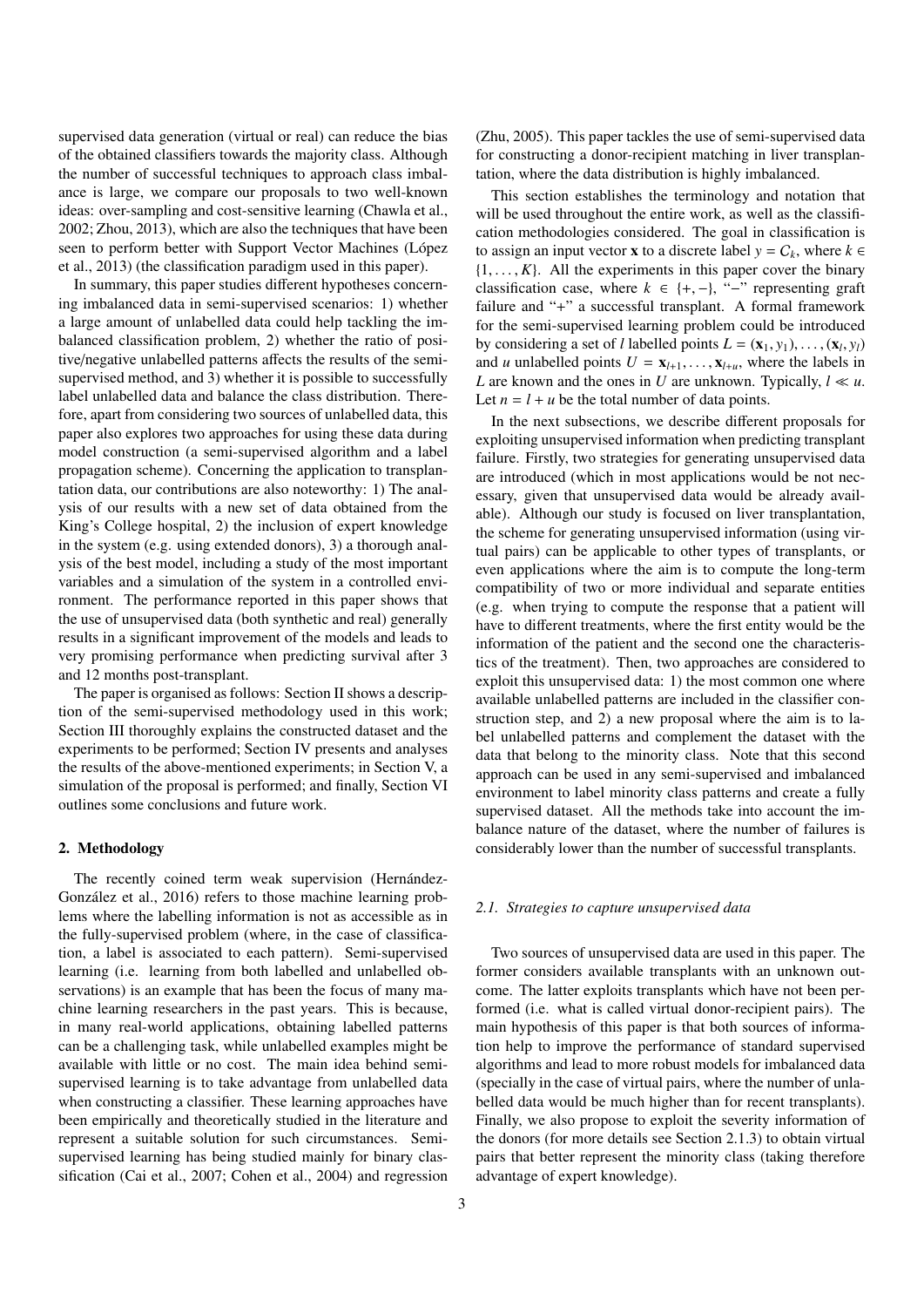## *2.1.1. Recent transplants*

Unsupervised data correspond in this case to those matchings whose follow-up time post-transplant is not completed, because the outcome is costly in terms of time (i.e. we could exploit those transplants before including them as supervised knowledge, since we do not know the output of the transplant). Note also that it is generally easier to gather information about past transplants (donor and recipient characteristics) than to gather information about the post-transplant follow-up, because follow-up information differs from country to country, while donor and recipient information is stored similarly in all countries. Nonetheless, the number of transplants for which the outcome is still unknown is generally low. Therefore, the idea would be to combine this approach with other of the methods tested in this paper.

# *2.1.2. Virtual donor-recipient pairs*

Apart from the traditional semi-supervised approach, where unlabelled data is usually available, we consider that there are other applications where semi-supervised knowledge can be extracted from what we denominate as "potential" or "virtual" patterns. These patterns represent potential situations that have not occurred. In this case, unsupervised data makes use of nonreal transplants (based however, on real individuals). This is, we take into account potential organ transplantations that could have occurred in the past (but have not). To do so, if a given donor  $D_i$  was originally assigned to recipient  $R_i$  we consider all the patterns (or potential transplantations) joining  $D_i$  and  ${R_1, \ldots, R_{i-1}, R_{i+1}, \ldots, R_l}$ . Note that this idea is applicable to other fields in which each pattern is composed of a set of individual units.

In other words, unlabelled data *U* is extracted from different donor-recipient combinations from *L*. For example, consider the situation in which the transplant unit had to evaluate two recipients  $R_1$  and  $R_2$  for a given donor  $D_1$ . For some reason, the unit transplant decided that  $R_1$  was more suitable for the organ (and this was the pair registered in the dataset). However, there exists a potential allocation  $(D_1, R_2)$ , which was not performed and for which we cannot possibly know the outcome of the procedure. This potential assignment can be used to complement the model in a semi-supervised manner (since it is not totally synthetic, but based on individual and real-world entities). Summarising, the unlabelled set of data is formed of virtual patterns, which we obtain by rotating donors and recipients.

For the ease of understanding, see Figure 2, where this idea is represented. The original matchings are used as supervised knowledge and the synthetic or virtual ones as unsupervised data to complement the dataset. Our hypothesis is that this information would not only help to improve the general performance of the base supervised classifier, but also the classification of minority classes, whose low representability results in a low classification rate (sometimes leading to a trivial classifier). Note that the number of generated unsupervised pairs depends on the number of labelled ones (if *l* is the number of labelled patterns, we would have  $l \cdot (l-1)$  unlabelled pairs). This makes necessary the use of large-scale and linear algorithms or methods for pattern selection. In our opinion, the inclusion of these

virtual pairs should not introduce noise into the model, given that they represent an allocation that could have taken place (all of their values being real). These virtual allocations were not performed by the transplant team. This could be because, according to the different scores or their medical expertise they were not appropriate (meaning that they could have resulted in graft loss). However, they could have been very helpful to better represent the minority class, improving its separation.



Figure 2: Graphical representation of the matching performed: original matches (obtained from the dataset) and virtual ones (generated rotating donors and recipients). Two main ideas are explored: whether donor-recipient compatibility can be predicted by machine learning and whether semi-supervised learning can help to improve this compatibility model.

We have compared three versions of this idea. The first one uses only 10% of the possible virtual pairs as unsupervised knowledge, the second one uses 50% of the data, while the last one uses all the data (100%). This comparison intends to analyse the influence of the quantity of unsupervised information in the classifier performance.

### *2.1.3. Use of extended donors*

The previous section is based on the idea that virtual semisupervised learning could contribute not only to the global correct classification rate but also to the discrimination of minority classes. However, it is clear that the discrimination of these minority classes would improve depending on the quality and quantity of unlabelled patterns that hypothetically belong to those classes. Because of this, we also propose the use of expert knowledge (in this case in the form of extended donors) as part of all virtual unlabelled patterns. Extended donors present at least two characteristics that are considered of risk and usually lead to a higher probability of graft failure. These characteristics are: extreme values of age, high number of days in the intensive care unit or ICU, inotropic drug usage, high body mass index or BMI and high cold ischemia time. Thus, in this case, the number of generated virtual patterns would be much lower (as we only use the combination of extended donors with the rest of recipients), but, theoretically, the ratio of patterns from the non-survival class would be higher. Large scale methods are also preferred, given that the number of virtual patterns would also significant.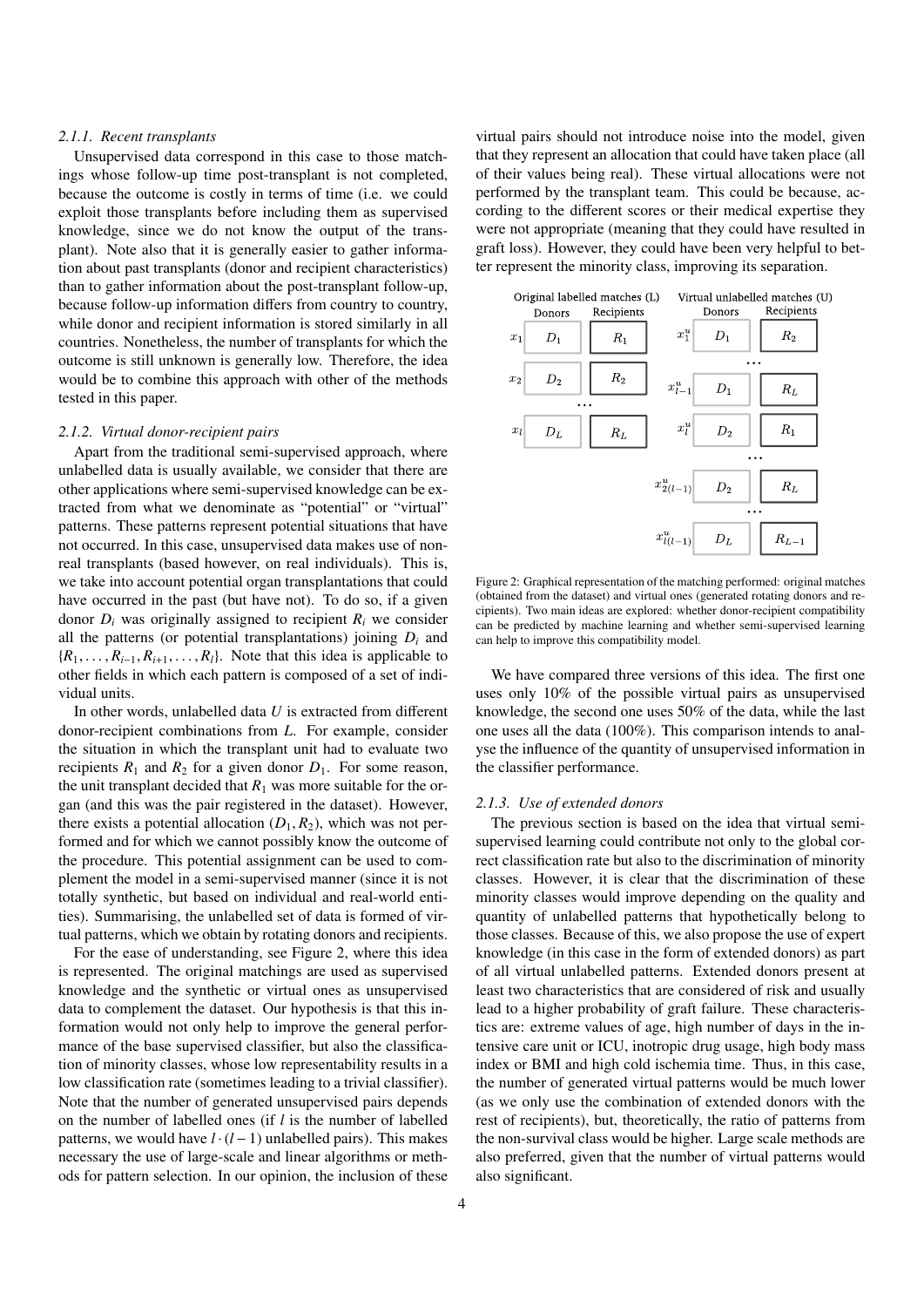This experiment analyses the influence of the ratio of patterns belonging to the minority class with respect to the majority one in a semi-supervised and highly imbalanced classification problem.

# *2.2. Approaches to incorporate unsupervised data*

The unsupervised data generated with the strategies in Section 2.1 are now considered during the classifier construction to obtain more reliable models. Two different approaches are used for this purpose.

### *2.2.1. Standard semi-supervised method*

First of all, we consider the common semi-supervised learning setting, where unsupervised data are incorporated into the learning process, without assuming labels for these data. As it is common in this paradigm, and given the large-scale nature of the experiments performed, a light reformulation of Support Vector Machines (SVMs), which is specially designed for large-scale semi-supervised learning, has been chosen (Sindhwani and Keerthi, 2006) for all the experiments. The reason for this is that SVMs have been tested to a great extent in the case of semi-supervised learning and that the large number of data generated by our proposals makes impossible the application of any method that has not been specifically designed for large-scale problems. Note that large scale learning is often realistic only in a semi-supervised setting where a small set of labelled examples is available together with a large collection of unlabelled data. Because of this, in many applications, linear classifiers are preferred, given their easy implementation and interpretability and their empirical performance.

Some details are now given about the SVM version considered (Sindhwani et al., 2006; Sindhwani and Keerthi, 2006). An intuitive approach for using unlabelled data is to treat unknown labels as additional optimisation variables. For margin-based loss functions, this can be done by attempting to learn lowdensity separators. However, this results in a hard optimisation problem when unlabelled data is abundant (transductive SVMs have been used for this purpose, although they are susceptible to local minima). Because of this, a previously proposed global optimisation framework is considered, which handles these issues. Deterministic annealing is used to simplify the problem which is parametrically deformed to the original hard formulation and where the minimisers are smoothly tracked (Sindhwani et al., 2006). This method has been also successfully reformulated for large-scale and sparse scenarios (Sindhwani and Keerthi, 2006).

For appropriate comparisons, in the experiments of this paper, we compare this semi-supervised and linear SVM approach (which we will refer as SS-LSVC) with the original supervised and linear version of SVM.

# *2.2.2. Label propagation for minority-class over-sampling*

Label propagation is one of the most widely used methods in semi-supervised applications (Zhou et al., 2004). Labels are propagated from the labelled patterns to the unlabelled ones making use of a neighbourhood graph. Note that, this approach presents three advantages: 1) a semi-supervised classification strategy is not needed, since the main idea is that the labelled set is augmented using unlabelled data, 2) non-linear classification methods can be used (as the number of training patterns does not grow to such an extent) and 3) this technique is applicable to all imbalanced semi-supervised scenarios in which we can label data for the minority class and include it as supervised knowledge.

Usually, a label propagation method present two problems in an application like the one considered. Firstly, when the class distribution is skewed, propagated labels would perpetuate this imbalance. Secondly, since the label propagation step involves an iterative process (or matrix operations including an inversion), its cost can be very high when a large number of patterns is available. These two issues make the application of the original label propagation scheme impossible. To solve this, we propose a two-step technique, that first selects potential patterns for the minority class using a neighbourhood analysis and afterwards applies the label propagation scheme. By doing this, we solve the high computational cost and minimize the bias towards the majority class (i.e. we select those patterns with the highest probability of belonging to the minority class).

We propose a new method based on label propagation. The strategy involves two steps, in order to alleviate the computational cost of the procedure and to ensure that selected patterns are from the minority class:

- 1. *Selection of potential patterns for the minority class*: Given the high computational cost of the label propagation method when a large number of patterns is available, the well-known *k*-nearest neighbour (*k*-nn) method is chosen for performing a pre-selection of the patterns. In this sense, the patterns in *L* (set of labelled data) are used to classify the patterns in *U* (set of unlabelled data) using a *k*-nn approach, and those classified as minority class ones are selected for the next step of the procedure (represented by *P*). This step facilitates the computation of the label propagation method.
- 2. *Label propagation step*: The method in (Zhou et al., 2004) is used to propagate the labels of labelled patterns *L* to the pre-selected unlabelled ones *P*. From this step, a matrix containing the probability that each pattern has of belonging to each class is obtained. The patterns in *P* with the highest probability of belonging to the minority class are chosen and included as supervised data in the minority class (i.e. included in the set *L* as new labelled data). In this case, the final number of patterns chosen is the one needed to balance the pattern distribution.

This method can be seen as a similar approach to oversampling and sample selection techniques, since new data are obtained and labelled by studying the neighbourhood of supervised data, which is common in both settings. In this case, instead of generating new synthetic data from a combination of patterns, we select those unlabelled patterns with a high probability of belonging to the minority class (or we under-sample potential data from the majority class). The most widely used over-sampling approach has been included in the experiments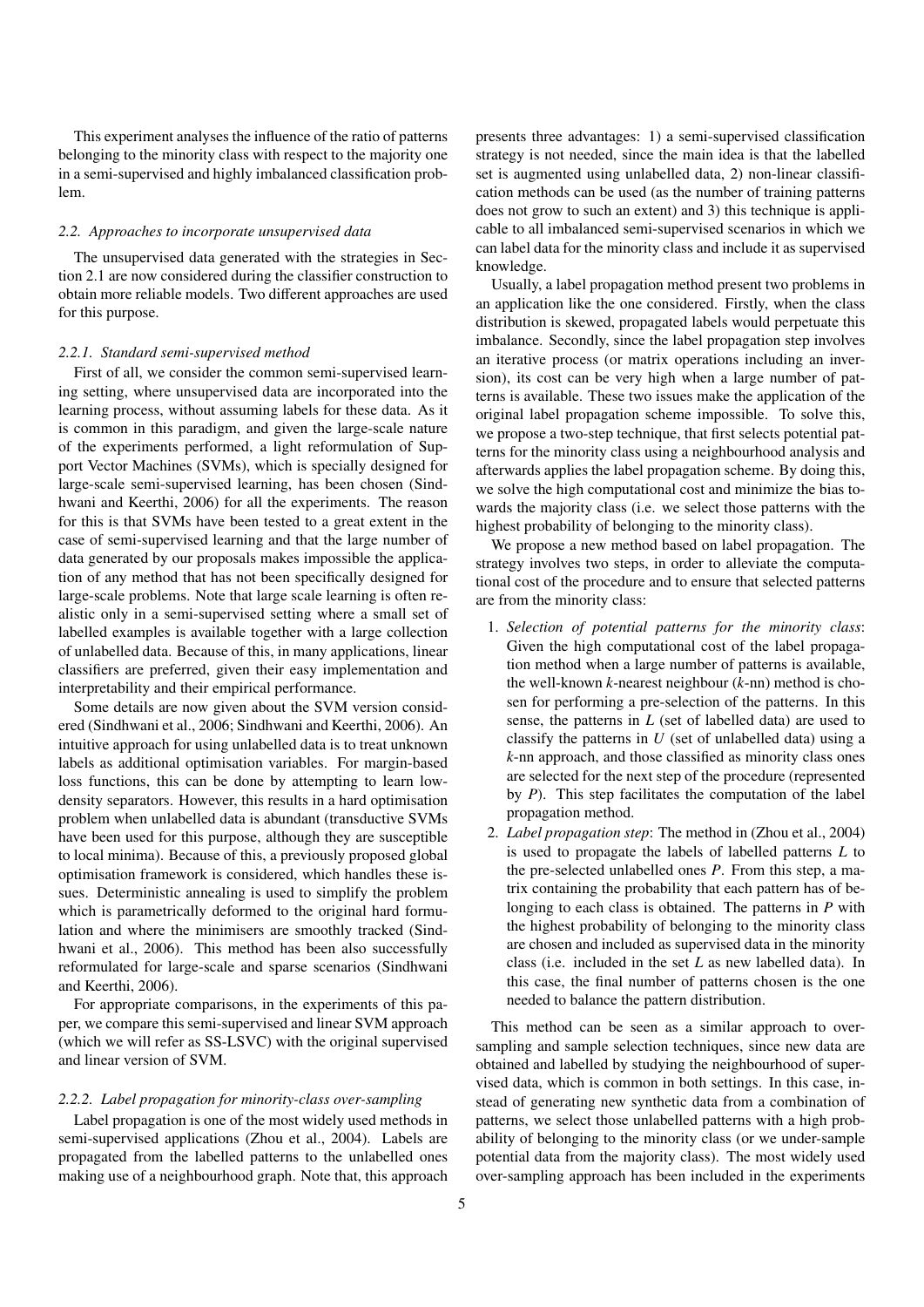for comparison purposes. Linear and non-linear SVM methods are tested, in this case, using the new augmented labelled set.

### 3. Experimental study and results

In this section, the experiments are described and the results are discussed. A complete description of the liver transplantation dataset is firstly given, followed by a presentation of the relation of the methods to be compared, the measures evaluated and the experimental design. Finally, two different experiments are conducted to analyse the goodness of the proposed semisupervised approaches. The first experiment considers the application of semi-supervised learning using recent transplants as unsupervised information. The second experiment considers the use of virtual donor-recipient pairs, where new unlabelled data are generated, mixing donor and recipient pairs and creating new matches not present in the original dataset.

# *3.1. Dataset description*

A retrospective analysis of an English liver transplant unit (King's College Hospital, in the United Kingdom) was made. Recipient and donor characteristics were reported at the time of transplant. Patients undergoing partial, split or living-donor liver transplantation and those undergoing combined or multivisceral transplants were excluded from the study. All patients were followed from the date of transplant until either death, or graft loss prior to one year after transplantation. Only those pairs with recipients over eighteen years of age between January 2002 and December 2010 were included. Thus, a dataset containing 822 donor-recipient pairs was collected. Several variables were selected: 16 recipient variables, 17 donor variables and 4 surgically related variables (which, for convenience, will be included in the donor and recipient groups depending on their meaning). The variables selected for the dataset can be seen in Table 1.

Every procedure, including obtaining informed consent, was conducted in accordance with the ethical standards of the local Human Research Ethics Committee and in accordance with the ethical standards of the 1975 Declaration of Helsinki.

Note that 3 of the transplant variables were included in the donor set of characteristics (combined transplant, complete or partial graft and cold ischemia time) because they are related to and depend primarily on the donor. The same applies to the multi-organ harvesting variable, which is included in the recipient set of features.

For our study, we consider two datasets (each one representing a different period of time to control graft failure). More specifically, we consider graft failure before 3 months (KC3M dataset) and before 12 months (KC12M). The choice of class limits for the dataset (3 and 12 months) has been made by experts as the most pertinent (being these considered for previous studies in Cruz-Ramírez et al. (2012); Briceño et al. (2014); Pérez-Ortiz et al.  $(2014)$ ).

Note that, even under the case that the model derived would be successful, it would not be universal, but rather a demonstraTable 1: Principal characteristics of the dataset: features considered, number of patterns and classes, etc.

| {81,741} (KC3M), {112,710} (KC12M)                            |                   | Number of patterns: 822, number of classes: 2, number of features: 37, class distribution:                                                       |
|---------------------------------------------------------------|-------------------|--------------------------------------------------------------------------------------------------------------------------------------------------|
| Atribute name                                                 | Type              | Value                                                                                                                                            |
|                                                               |                   | Recipient (R)                                                                                                                                    |
| Age $(A-R)$                                                   | Numeric [18,76]   |                                                                                                                                                  |
| Gender (G-R)                                                  |                   | Binary $0 = \text{male}$ ; 1 = female                                                                                                            |
| Body mass index (BMI-R)                                       |                   | Numeric [26,68.3]                                                                                                                                |
| Diabetes mellitus (DM-R)                                      |                   | Binary $0 =$ absence; $1 =$ presence                                                                                                             |
|                                                               | Binary            | $0 = absence$ ; 1 = presence                                                                                                                     |
| Arterial hypertension (AH-R)<br>Dialysis at transplant (DT-R) | Binary            | $0 = absence$ ; 1 = presence                                                                                                                     |
| Etiology (E-R)                                                |                   | Nominal $0 = \text{virus C cirrhosis}$ ; $1 = \text{alcohol}$ ; $2 = \text{virus}$                                                               |
|                                                               |                   | B cirrhosis; $3 =$ fulminant hepatic failure; $4 =$<br>primary biliary cirrhosis; $5 =$ primary scleros-<br>ing cholangitis; $6 = \text{others}$ |
| Portal thrombosis (PT-R)                                      |                   | Ordinal $0 = no$ ; $1 = partial$ ; $2 = complete$                                                                                                |
| Waiting list time (WLT-R)                                     |                   | Numeric [0,1021]                                                                                                                                 |
| MELD (inclusion) (MI-R)                                       | Numeric [1,46]    |                                                                                                                                                  |
| MELD (at transplant) (MT-R)                                   | Numeric [6,50]    |                                                                                                                                                  |
| TIPS at transplant (TT-R)                                     |                   | Binary $0 =$ absence; $1 =$ presence                                                                                                             |
| Hepatorrenal syndrome (HS-R)                                  |                   | Binary $0 =$ absence; 1 = presence                                                                                                               |
| Upper abdominal surgery (UAS-R)                               |                   | Binary $0 =$ absence; 1 = presence                                                                                                               |
|                                                               |                   |                                                                                                                                                  |
| $(PSP-R)$                                                     |                   | Pretransplant status performance Nominal $0 =$ at home; 1 = hospitalized; 2 = hospitalized<br>in ICU; $3 =$ hospitalized in ICU with mechan-     |
|                                                               |                   | ical ventilation                                                                                                                                 |
| Cytomegalovirus (C-R)                                         | Binary            | $0 =$ absence; 1 = presence                                                                                                                      |
| Multi-organ harvesting (MOH-R)                                |                   | Binary $0 = no$ ; $1 = yes$                                                                                                                      |
|                                                               |                   | Donor (D)                                                                                                                                        |
|                                                               | Numeric [11,86]   |                                                                                                                                                  |
| Age $(A-D)$                                                   |                   |                                                                                                                                                  |
| Gender (G-D)<br>Body mass index (BMI-D)                       |                   | Binary $0 = male$ ; 1 = female<br>Numeric [14.38,53.35]                                                                                          |
| Diabetes mellitus (DM-D)                                      |                   |                                                                                                                                                  |
| Arterial hypertension (AH-D)                                  |                   | Binary $0 = absence$ ; 1 = presence<br>Binary $0 =$ absence; 1 = presence                                                                        |
| Cause of exitus (CE-D)                                        |                   | Nominal $0 = \text{brain}$ trauma; $1 = \text{cerebral}$ vascular acci-                                                                          |
|                                                               |                   | dent; $2 = \text{anoxia}$ ; $3 = \text{deceased vascular after}$<br>cerdiac death; $4 = \text{others}$                                           |
| Hospitalization length in ICU (HL- Numeric [0,58]             |                   |                                                                                                                                                  |
| D)                                                            |                   |                                                                                                                                                  |
| Hypotension episodes (HE-D)                                   | Binary            | $0 =$ absence; $1 =$ presence                                                                                                                    |
| High inotropic drug use (HIDU-D)                              | Binary            | $0 =$ absence; 1 = presence                                                                                                                      |
| Creatinine plasma level (CPL-D)                               | Numeric [0.1,9.5] |                                                                                                                                                  |
| Sodium plasma level (SPL-D)                                   |                   | Numeric [123,181]                                                                                                                                |
| Aspartate transaminase level (ATL- Numeric [1,1090]           |                   |                                                                                                                                                  |
| D)                                                            |                   |                                                                                                                                                  |
| aminotransferase plasma Numeric [2,974]<br>Alanine            |                   |                                                                                                                                                  |
| level (AAPL-D)                                                |                   |                                                                                                                                                  |
| Total bilirubin (TB-D)                                        |                   | Numeric [0.1,3.4]                                                                                                                                |
| Hepatitis B (HB-D)                                            |                   | Binary $0 =$ absence; 1 = presence                                                                                                               |
| Hepatitis C (HC-D)                                            |                   | Binary $0 =$ absence; 1 = presence                                                                                                               |
| Cytomegalovirus (C-D)                                         | Binary            | $0 = absence$ ; 1 = presence                                                                                                                     |
| Combined transplant (CT-D)                                    | Binary            | $0 = no$ ; $1 = yes$                                                                                                                             |
| Complete or partial graft (CPG-D)                             | Binary            | $0 = no$ ; $1 = yes$                                                                                                                             |
| Cold ischemia time (CIT-D)                                    |                   | Ordinal $0 = <6h$ ; $1 = 6-12h$ ; $2 = >12h$ .                                                                                                   |
|                                                               |                   | The end-point variable is the time leading up to liver failure. We consider two cases: 1) Before                                                 |
|                                                               |                   | and after 3 months (dataset KC3M) and 2) before and after 12 months (dataset KC12M).                                                             |
|                                                               |                   | All nominal and ordinal variables are transformed into binary on                                                                                 |

All nominal and ordinal variables are transformed into bin

tion that machine learning techniques can be used to derive a donor-recipient matching model<sup>1</sup>.

# *3.2. Methods compared*

Different methods have been compared for this study, some of them specially indicated for imbalanced classification. On the one hand, the following supervised methods are used, based only on the original supervised information:

<sup>&</sup>lt;sup>1</sup>The next issue being how to create a supranational model or how to train the model using the information of each liver transplantation unit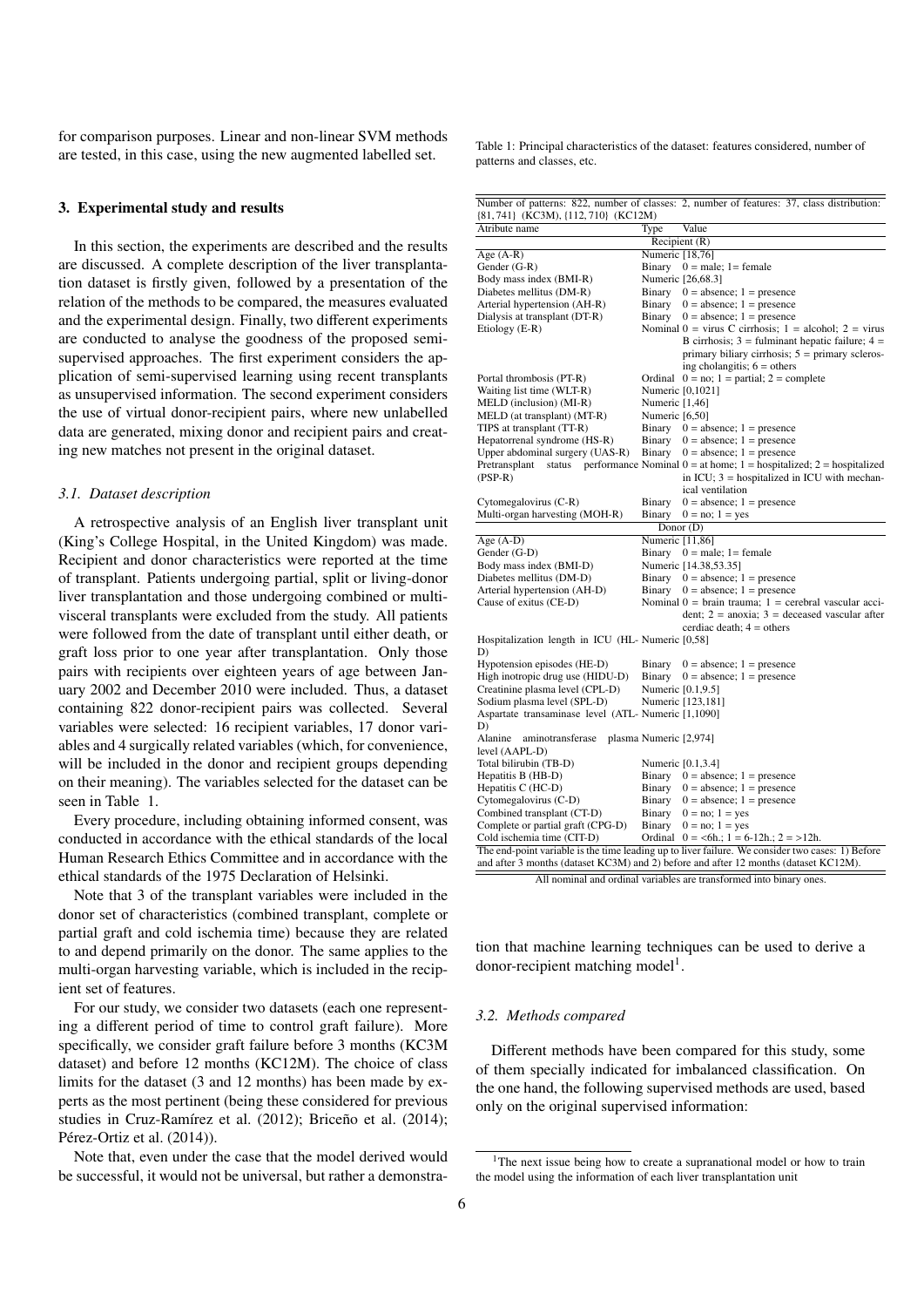- SVC and LSVC: Non-linear and linear versions of the well-known Support Vector Classifier (SVC) (Cortes and Vapnik, 1995; Chang and Lin, 2011).
- CS-SVC and CS-LSVC: Non-linear and linear versions of the cost-sensitive SVC (Chang and Lin, 2011), where different class-weights are used for imbalanced classification (i.e. a higher cost is set for minority classes based on the imbalance ratio). In this way, the weights are set according to the ratio of minority class patterns with respect to the majority class ones.
- SVC+SMOTE and LSVC+SMOTE: Non linear and linear versions of SVC combined with a standard over-sampling approach (Chawla et al., 2002), which is one of the most popular techniques for approaching imbalanced classification. The number of synthetic patterns to be generated is that needed to balance the class distribution.
- MPENSGA2-E and MPENSGA2-MS: Neural network models obtained from the Pareto front built by a multiobjective evolutionary algorithm (MPENSGA2). The first model is the extreme corresponding to maximum entropy (obtaining optimal values in Accuracy), while the second model is the extreme corresponding to maximum minimum sensitivity. Both models are used in Cruz-Ramírez et al. (2012) as a decision support system for donorrecipient matching in liver transplantation, in such a way that the probability of belonging to the survival class is maximised and the probability of belonging to the nonsurvival class is minimised.

On the other hand, the following semi-supervised methods are used, based on both the original supervised data and unsupervised sources of information:

- SS-LSVC: Semi-supervised linear version of SVC (presented in Section 2.2.1) using unsupervised patterns. For the first experiment, unsupervised patterns come from unlabelled data (as explained in Section 2.1.1, typically, because the transplant is very recent, and the outcome is yet unknown), while, for the second experiment, the unsupervised data is synthetically generated as virtual donorrecipient pairs (as explained in Section 2.1.2).
- SS-LSVC-Ext: Semi-supervised linear version of SVC using only extended donors for the computation of the synthetic unsupervised data (see Section 2.1.3). As stated before, these donors present a series of characteristics that are considered of risk and usually lead to a higher probability of graft failure, which makes it interesting for improving the classification of the minority class. Extended criteria donors are those that present at least two of the following restrictions: age > 75 years; hospitalisation length in ICU > 4 days; high inotropic drug use = 1; BMI > 30; Cold Ischemia Time =  $2$  ( $> 12$  hours).
- SVC-LP and LSVC-LP: Non-linear and linear versions of SVC using the label propagation strategy for labelling unsupervised synthetic patterns and use them as supervised

ones (Section 2.2.2). More specifically, the label from supervised patterns is propagated to unsupervised patterns. Then, those examples with a higher probability of belonging to the minority class are chosen and labelled (with the label of the minority class). After the pattern selection process, the standard SVC strategy is considered, but, in this case, the class distribution is balanced. Note that, from all possible unsupervised virtual pairs, as many patterns as needed to balance the distribution are labelled.

# *3.3. Evaluation metrics*

Several metrics can be considered for evaluating classifiers. The most common one in machine learning is the Accuracy (*Acc*) or correct classification rate. However, this measure is not the best option for some classification scenarios (e.g. in the presence of class imbalance). Because of this, we complement accuracy (*Acc*) with the geometric mean of the sensitivities (*GM*), which is specially designed for imbalanced classification (López et al., 2013). The metrics used can be defined as follows:

• *Acc*: The correct classification rate or accuracy is the ratio of correctly classified patterns:

$$
Acc = \frac{1}{N} \sum_{i=1}^{N} (I(y_i^* = y_i)),
$$

where  $I(\cdot)$  is the zero-one loss function,  $y_i$  is the desired output for pattern  $i$ ,  $y_i^*$  is the prediction of the model, and *N* is the total number of patterns in the dataset. *Acc* values vary from 0 to 1, and it represents the global performance in the classification task. This metric has many disadvantages, specially when imbalanced problems are considered.

• *GM*: The geometric mean of the sensitivities is an average of the percentage of the correct classification of each of the classes:

$$
GM = \sqrt[K]{\prod_{k=1}^{K} S_k},
$$

where  $S_k = \frac{1}{N_k} \sum_{i=1}^{N_k} (I(y_i^* = y_i))$  is the sensitivity of the *k*-th class, i.e. the percentage of patterns correctly predicted as belonging to the *k*-th class with respect to the total number of examples in this class. For all the datasets considered in this paper, we have  $K = 2$ , i.e. two classes, graft survival and failure.

The joint use of the *Acc* and *GM* metrics is difficult, because *Acc* is usually opposite to any metric designed for imbalanced learning (Fernández-Caballero et al., 2010; Soda, 2011). Detecting the minority class often comes at the expense of a decrease in global accuracy, which is the price to pay for a nontrivial classifier. The combination of both metrics helps then to detect trivial classifiers (i.e. where the same label is predicted for all inputs) and supports the individual classification rate of both classes, as well as the global accuracy. A balance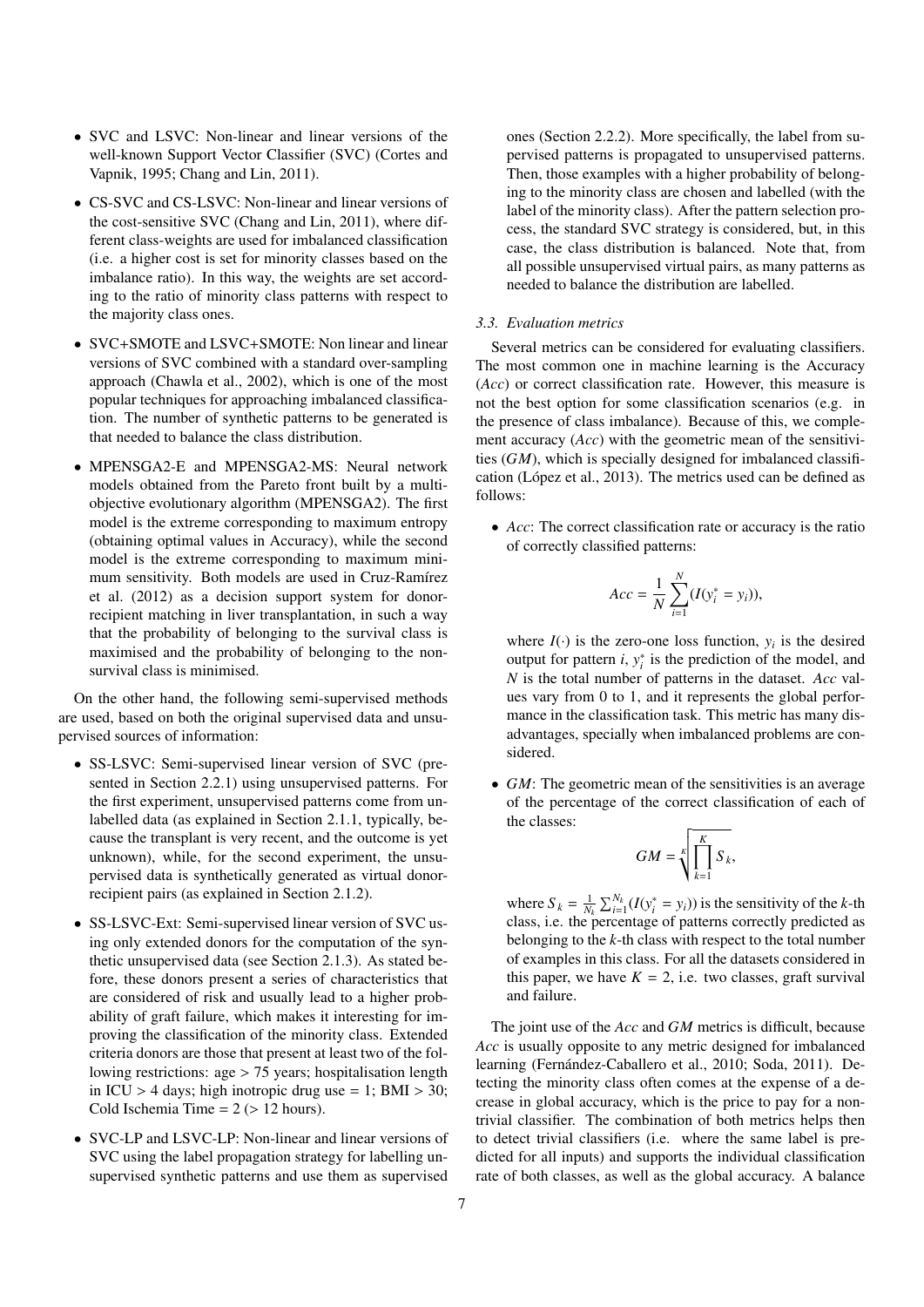between these two metrics means that 1) the classifier is accurate on the whole and 2) it distinguishes successfully between the classes of the problem. If we exclusively focus on the minority class, we could introduce other type of error (the one where a safe transplant is classified as problematic). Because of this, we consider the use of the *GM* metric, that takes all the classes in the problem into account, aiming at a good result on the whole. However, this error is still possible, and because of this, the allocation system should take into account other factors, e.g. that no recipient remains indefinitely in the waiting list.

### *3.4. Experiment configuration*

For the evaluation of the results, a stratified 10-fold technique has been applied to divide the data. The results are taken as the mean and standard deviation of the two metrics for the 10 test sets.

The parameters of each algorithm were chosen using a 5 fold nested validation with each of the 10 training sets. Although *GM* seems to be the most appropiate metric for this problem, both options were considered. In this way, the final parameter combination was the one resulting in the highest *Acc* or *GM* in the validation set (as can be checked in Table 3), so that the importance of considering the *GM* in this application can be analysed. The kernel selected for all the non-linear kernel methods is the Gaussian one,  $K(\mathbf{x}, \mathbf{y}) = \exp\left(-\frac{\|\mathbf{x} - \mathbf{y}\|^2}{\sigma^2}\right)$  $\sigma^2$  , where  $\sigma$  is the kernel width. The kernel width was selected within the values  $\{10^{-3}, 10^{-2}, \ldots, 10^{3}\}$ , as was the cost parameter C associated to all supervised SVM methods (linear and eter *C* associated to all supervised SVM methods (linear and non-linear versions). The *k* parameter associated to the *k*-nn (for SVC+SMOTE, LSVC+SMOTE, SVC-LP and LSVC-LP) was also cross-validated in the range {1, <sup>3</sup>, <sup>5</sup>}. For all the methods using large-scale semi-supervised SVMs Sindhwani and Keerthi (2006), the regularisation parameters *w* and *u* were optimised within the values  $\{10^{-4}, 10^{-3}, 10^{-2}, 10^{-1}, 10^{0}\}$ .<br>The same parameter configuration as in Cruz-Rami

The same parameter configuration as in Cruz-Ramírez et al. (2012) has been used for the multi-objective evolutionary methods MPENSGA2-E and MPENSGA2-MS.

# *3.5. Experimental results*

Finally, the experiments are presented and discussed in this section. Statistical tests are performed to determine the significance of the differences observed.

### *3.5.1. First experiment*

In order to check whether real unlabelled data (coming from, for example, recent transplants) can be beneficial for model construction, the first experiment considers the labels of a given percentage of training data, using the rest as unsupervised information. The results are included in Table 2, where the effect of the amount of supervised information is studied. Both supervised and semi-supervised approaches are compared using a linear model (LSVC and SS-LSVC). The percentage of supervised data varies from 2.5% to 50%. The first method (LSVC) is the linear version of SVM using the specified percentage of supervised patterns. The second method (SS-LSVC) is also a linear version of the semi-supervised approach of SVM and

Table 2: Results of the first experiment: Mean  $\pm$  Standard deviation results obtained (*Acc* and *GM* for the test sets) for LSVC and SS-LSVC.

|           |                | Graft survival at 3 months: KC3M   |                   |
|-----------|----------------|------------------------------------|-------------------|
| Sup. data | Method         | Acc                                | <b>GM</b>         |
| 2.5%      | <b>LSVC</b>    | $89.17 \pm 2.11$                   | $3.44 \pm 10.87$  |
|           | <b>SS-LSVC</b> | $86.13 \pm 2.95$                   | $10.19 \pm 16.41$ |
| 5%        | <b>LSVC</b>    | $87.46 \pm 4.28$                   | $6.80 \pm 14.34$  |
|           | <b>SS-LSVC</b> | $85.65 \pm 3.32$                   | $17.72 \pm 23.26$ |
| $10\%$    | <b>LSVC</b>    | $79.68 \pm 6.75$                   | $28.05 \pm 22.65$ |
|           | <b>SS-LSVC</b> | $79.55 \pm 5.15$                   | $30.35 \pm 24.27$ |
| 30%       | <b>LSVC</b>    | $82.12 \pm 3.82$                   | $28.38 \pm 26.35$ |
|           | <b>SS-LSVC</b> | $82.13 \pm 4.99$                   | $34.90 \pm 22.38$ |
| 50%       | <b>LSVC</b>    | $88.20 \pm 2.73$                   | $10.19 \pm 16.41$ |
|           | <b>SS-LSVC</b> | $84.91 \pm 5.23$                   | $26.25 \pm 24.93$ |
|           |                | Graft survival at 12 months: KC12M |                   |
| 2.5%      | <b>LSVC</b>    | $85.28 \pm 2.26$                   | $2.91 \pm 9.19$   |
|           | <b>SS-LSVC</b> | $80.16 \pm 4.91$                   | $11.53 \pm 19.20$ |
| 5%        | <b>LSVC</b>    | $80.77 \pm 7.99$                   | $16.98 \pm 22.98$ |
|           | <b>SS-LSVC</b> | $70.29 \pm 6.12$                   | $39.73 \pm 18.13$ |
|           | <b>LSVC</b>    | $68.36 \pm 4.71$                   | $36.34 \pm 16.45$ |
| 10%       | <b>SS-LSVC</b> | $73.10 \pm 5.28$                   | $41.44 \pm 10.81$ |
| 30%       | <b>LSVC</b>    | $78.83 \pm 4.49$                   | $23.32 \pm 16.97$ |
|           | <b>SS-LSVC</b> | $79.68 \pm 3.69$                   | $34.85 \pm 16.39$ |
| 50%       | <b>LSVC</b>    | $85.89 \pm 1.53$                   | $0.00 \pm 0.00$   |
|           | <b>SS-LSVC</b> | $80.40 \pm 4.89$                   | $30.04 \pm 12.78$ |
| $T = 1$   | $\blacksquare$ |                                    |                   |

The best result is in bold face.

uses the remaining data as unsupervised information to complement the learning.

As can be seen in Table 2 even when very few labelled patterns are used (e.g. consider the case of 10% of supervised data), the semi-supervised methodology obtains better results in terms of *GM*, aiming at a more balanced classification. Moreover, it generally maintains a relatively competitive *Acc*. These results highlight the importance of using all available information about transplants even when the label is unknown, i.e. when the follow-up time post-transplant has not been completed. The variances are, in general, very high, which is a common case when using the *GM* metric, because of its definition. One of the conclusions that can be extracted from this is that the quantity of unlabelled patterns is not as important as the quality of those (which also justifies the high variance of the results and the difference between the percentages).

### *3.5.2. Second experiment*

The second experiment complements the available supervised information with the construction of virtual pairs. In this case, the number of unlabelled patterns to include in the model for SS-LSVC is set to 10%, 50% and 100% of all possible pairs<sup>2</sup>, in order to analyse the effect of this number in the per-

<sup>&</sup>lt;sup>2</sup>Note that the number of virtual pairs is  $l \cdot (l-1)$  (i.e. in this case using the 90% of the data for train we obtain around 560.000 unlabelled pairs).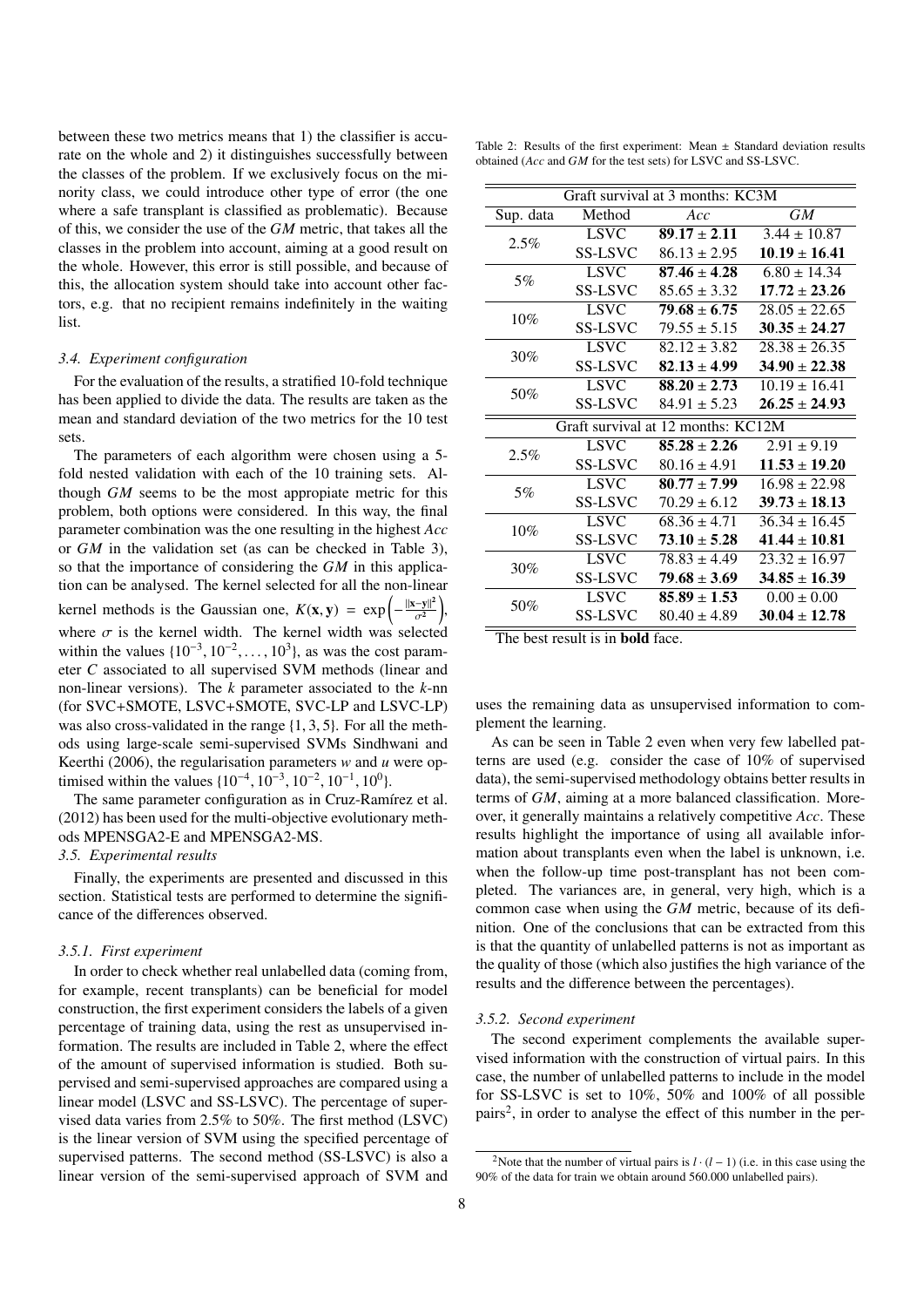formance of the method. The results of all the methods for this experiment are included in Table 3. From these results, some conclusions can be drawn, but in order to do so, the imbalanced nature of the dataset must be taken into account (i.e. the need to correctly classify the minority class). It is well-known that *Acc* presents some problems when dealing with imbalanced data, thus the *GM* metric (or a balance between both of them) should be the priority.

From the results of this second experiment (Table 3), it can be seen that the models with the highest accuracy are trivial models (i.e., they ignore the classification of the minority class, i.e.  $GM = 0\%$ ). As seen, this metric is also essential in the crossvalidation process, leading to more fair models. As stated before, to represent successfully the good performance of a classifier, we need, in this case, a balance between *Acc* and *GM*. Note that two classifiers could have the same value on *GM* but very different *Acc*, and the same *Acc* but different *GM*. *GM* does not take the number of patterns that compose each class into account, whereas *Acc* does. For example, we could have a classifier that classifies correctly a 75% of the minority class and only 15% of the majority one. In this case, these measures would be approximately *GM* <sup>=</sup> <sup>33</sup>.5% and *Acc* <sup>=</sup> 20%. However, if we switch the class percentages, we would have  $GM = 33.5\%$  and *Acc* = 69%. Different errors are committed in each case. However, in abscence of specific costs for the problem considered in this paper, we set the same costs for each type of errors: 1) type I error, where a safe transplant is said to be problematic, and 2) type II error, where a problematic transplant is predicted to be safe. Both cases could be said to be equally important, because a type I error may result in deaths in the waiting list, while type II errors may end with graft loss. It can be seen that using this measure, the non-linear SVC model is capable of achieving more balanced classifiers (reaching results of *GM* of 11% and 13% for KC3M and KC12M respectively). Nonetheless, the linear version (LSVC) does not distinguish both classes successfully.

Concerning cost-sensitive approaches (CS-SVC and CS-LSVC), these models show a better performance in the minority class, at the cost, however, of sacrificing *Acc* (obtaining in some cases results of *Acc* around or lower than 50%, a result similar to that of a random classifier). The models based on over-sampling (SVC+SMOTE and LSVC+SMOTE) present better performance in general, which is consistent with the findings of the literature (Galar et al., 2012), where it is shown that over-sampling is generally preferred to non sampling strategies. However, again, the linear version does not present satisfactory results.

Comparing semi-supervised approaches to supervised ones, one can observe that the virtual simulation of patterns is a helpful tool for stabilizing the model and for the correct classification of the minority class. A reason for this could be that this technique generates more incompatible donor-recipient pairs that would not be considered in real life when using the MELD score or the knowledge of the medical community, and this helps the classification of the minority class (in a similar manner to over-sampling).

Moreover, the use of additional data (even when it is unsuper-

vised) simplifies the classification task and alleviates the imbalance problem (which, as seen in previous works, does not only depends on the imbalance ratio but also on the number of patterns, Barandela et al. (2004); Japkowicz and Stephen (2002b)). Therefore, it could be said that the use of this virtual information (without any restriction, i.e. the methods SS-LSVC-10%, SS-LSVC-50% and SS-LSVC-100%) results generally in more robust and accurate models, at both KC3M and KC12M.

The number of semi-supervised data (i.e. SS-LSVC-10%, SS-LSVC-50% and SS-LSVC-100%) is a significant parameter, leading to different results in each case. In particular, it seems that the choices of the patterns to be included are in some cases more important than the number of patterns itself (at least to improve the classification of the minority class), although a more stable solution is obtained when using all data (a better trade-off between *Acc* and *GM*). Recall that the semisupervised models used in this case are all linear (given the large amount of unsupervised patterns used). However, these models obtain better results that other non-linear models that only consider labelled data. Concerning the results of specially designed methods for imbalanced learning (i.e. CS-SVC and SVC+SMOTE and their variants), these do not obtain a good balance between the two metrics, at opposed to our semisupervised approaches. It can be inferred then that the used of virtual pairs (composed of real individual entities) is preferable than synthetic over-sampling.

The use of extended donors for generating the synthetic semisupervised pairs (SS-LSVC-Ext method) also improves the stability of the final model (achieving promising balance between the two metrics). This could mean that the ratio of unlabelled data from each class is also a determining factor when approaching a problem with semi-supervised learning. In this case, the ratio could be more equitable, given the use of extended donors, which have been linked in the literature to a higher probability of graft failure. Our last approaches (SVC-LP and LSVC-LP) make use of a label propagation technique for obtaining a new set of supervised data (only for the minority class) to complement the dataset. These methodologies obtain the models that could be consider as the best ones for this application. In this case, linear models obtain very similar performance to non-linear ones, which shows that the inclusion of semi-supervised information and unlabelled data can help to simplify the decision boundaries.

Finally, we compare our results to MPENSGA2-E and MPENSGA2-MS (Cruz-Ramírez et al., 2012), which are the ones previously used in the literature for solving the same problem of donor-recipient matching. Two acceptable models are obtained for both methods, the former focusing on global accuracy and the latter on the accuracy for all classes, which could be then jointly used as a decision support system. Comparing, for example, LSVC-LP and MPENSGA2-MS, it can be appreciated that a better trade-off can be expected from our semisupervised approach (i.e. better results in terms of *Acc* for similar *GM*), even when the models are linear (such as LSVC-LP). This has to be taken into account together with the fact that our algorithms are simpler and can be applied to a wide range of semi-supervised and supervised algorithms.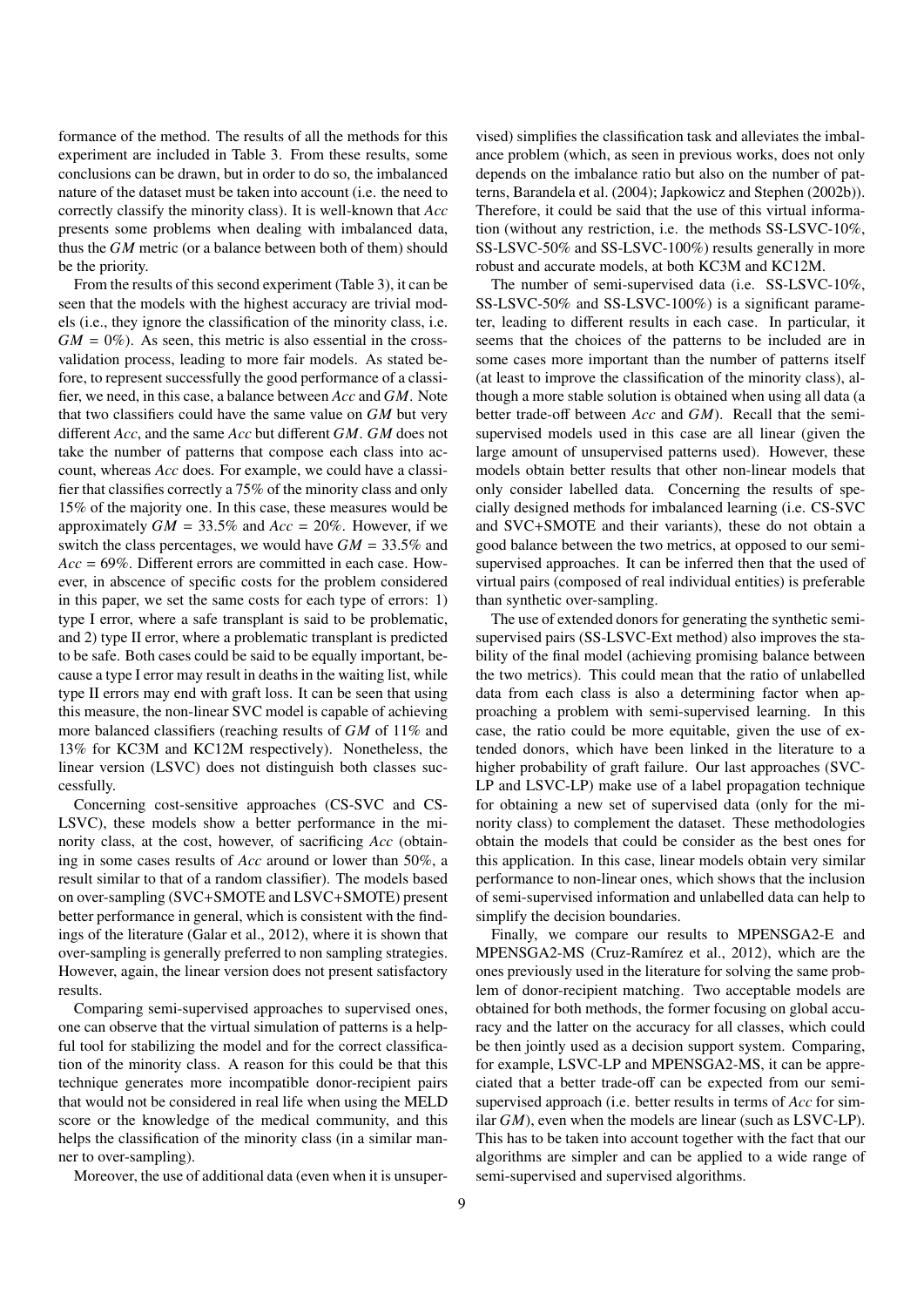Table 3: Results of the second experiment: Mean ± Standard deviation results obtained (*Acc* and *GM* for the test sets) for the different methodologies considered. The effect of the cross-validation metric used for optimising the parameters is also studied (C. Metric).

|                                                                                          |                            | Graft survival at 3 months: KC3M   |                   |  |  |  |  |  |  |  |  |  |  |
|------------------------------------------------------------------------------------------|----------------------------|------------------------------------|-------------------|--|--|--|--|--|--|--|--|--|--|
| Method                                                                                   | C. Metric                  | Acc                                | GM                |  |  |  |  |  |  |  |  |  |  |
| $\overline{\text{SVC}}$                                                                  | Acc                        | $90.15 \pm 0.35$                   | $0.00 \pm 0.00$   |  |  |  |  |  |  |  |  |  |  |
| <b>SVC</b>                                                                               | GМ                         | $82.72 \pm 2.22$                   | $11.57 \pm 14.93$ |  |  |  |  |  |  |  |  |  |  |
| <b>LSVC</b>                                                                              | Acc                        | $90.15 \pm 0.35$                   | $0.00 \pm 0.00$   |  |  |  |  |  |  |  |  |  |  |
| <b>LSVC</b>                                                                              | <b>GM</b>                  | $90.15 \pm 0.35$                   | $0.00 \pm 0.00$   |  |  |  |  |  |  |  |  |  |  |
| CS-SVC                                                                                   | Acc                        | $86.38 \pm 0.44$                   | $0.00 \pm 0.00$   |  |  |  |  |  |  |  |  |  |  |
| CS-SVC                                                                                   | GМ                         | $68.36 \pm 4.54$                   | $36.99 \pm 18.36$ |  |  |  |  |  |  |  |  |  |  |
| CS-LSVC                                                                                  | Acc                        | $30.63 \pm 28.61$                  | $19.56 \pm 18.38$ |  |  |  |  |  |  |  |  |  |  |
| CS-LSVC                                                                                  | <b>GM</b>                  | $48.43 \pm 11.65$                  | $49.57 \pm 8.19$  |  |  |  |  |  |  |  |  |  |  |
| SVC+SMOTE                                                                                | GМ                         | $81.63 \pm 3.00$                   | $34.83 \pm 28.88$ |  |  |  |  |  |  |  |  |  |  |
| LSVC+SMOTE                                                                               | GМ                         | $55.38 \pm 22.21$                  | $40.77 \pm 19.78$ |  |  |  |  |  |  |  |  |  |  |
| MPENSGA2-E                                                                               | $\overline{a}$             | $89.29 \pm 1.76$                   | $7.02 \pm 14.81$  |  |  |  |  |  |  |  |  |  |  |
| MPENSGA2-MS                                                                              |                            | $59.26 \pm 6.65$                   | $47.79 \pm 20.86$ |  |  |  |  |  |  |  |  |  |  |
|                                                                                          | Semi-supervised approaches |                                    |                   |  |  |  |  |  |  |  |  |  |  |
| SS-LSVC-10%                                                                              | <b>GM</b>                  | $79.07 \pm 4.73$                   | $40.33 \pm 24.52$ |  |  |  |  |  |  |  |  |  |  |
| SS-LSVC-50%                                                                              | GМ                         | $69.59 \pm 5.92$                   | $52.41 \pm 16.88$ |  |  |  |  |  |  |  |  |  |  |
| SS-LSVC-100%                                                                             | <b>GM</b>                  | $80.53 \pm 4.06$                   | $41.02 \pm 25.09$ |  |  |  |  |  |  |  |  |  |  |
| SS-LSVC-Ext                                                                              | GМ                         | $80.05 \pm 3.73$                   | $47.85 \pm 21.77$ |  |  |  |  |  |  |  |  |  |  |
| <b>SVC-LP</b>                                                                            | GМ                         | $76.16 \pm 3.02$                   | $50.35 \pm 15.04$ |  |  |  |  |  |  |  |  |  |  |
| LSVC-LP                                                                                  | GМ                         | $78.47 \pm 2.90$                   | $49.99 \pm 21.26$ |  |  |  |  |  |  |  |  |  |  |
| <b>Best Model LSVC-LP</b>                                                                | $\overline{GM}$            | 76.83                              | 76.01             |  |  |  |  |  |  |  |  |  |  |
|                                                                                          |                            | Graft survival at 12 months: KC12M |                   |  |  |  |  |  |  |  |  |  |  |
| Method                                                                                   | C. Metric                  | Acc                                | $\overline{GM}$   |  |  |  |  |  |  |  |  |  |  |
| $\overline{\text{SVC}}$                                                                  | Acc                        | $86.25 \pm 0.53$                   | $0.00 \pm 0.00$   |  |  |  |  |  |  |  |  |  |  |
| <b>SVC</b>                                                                               | GМ                         | $86.99 \pm 2.28$                   | $13.65 \pm 17.64$ |  |  |  |  |  |  |  |  |  |  |
| <b>LSVC</b>                                                                              | Acc                        | $86.38 \pm 0.44$                   | $0.00 \pm 0.00$   |  |  |  |  |  |  |  |  |  |  |
| <b>LSVC</b>                                                                              | <b>GM</b>                  | $86.38 \pm 0.44$                   | $0.00 \pm 0.00$   |  |  |  |  |  |  |  |  |  |  |
| CS-SVC                                                                                   | Acc                        | $90.15 \pm 0.35$                   | $0.00 \pm 0.00$   |  |  |  |  |  |  |  |  |  |  |
| CS-SVC                                                                                   | <b>GM</b>                  | $56.82 \pm 6.88$                   | $55.09 \pm 9.10$  |  |  |  |  |  |  |  |  |  |  |
| CS-LSVC                                                                                  | Acc                        | $47.73 \pm 33.63$                  | $18.70 \pm 19.00$ |  |  |  |  |  |  |  |  |  |  |
| CS-LSVC                                                                                  | GМ                         | $51.48 \pm 18.18$                  | $43.76 \pm 18.86$ |  |  |  |  |  |  |  |  |  |  |
| SVC+SMOTE                                                                                | GМ                         | $77.85 \pm 3.07$                   | $30.73 \pm 23.40$ |  |  |  |  |  |  |  |  |  |  |
| LSVC+SMOTE                                                                               | <b>GM</b>                  | $51.73 \pm 14.00$                  | $48.28 \pm 11.66$ |  |  |  |  |  |  |  |  |  |  |
| MPENSGA2-E                                                                               | $\overline{a}$             | $85.16 \pm 1.47$                   | $5.81 \pm 12.27$  |  |  |  |  |  |  |  |  |  |  |
| MPENSGA2-MS                                                                              |                            | $59.38 \pm 7.39$                   | $50.57 \pm 10.88$ |  |  |  |  |  |  |  |  |  |  |
|                                                                                          | Semi-supervised approaches |                                    |                   |  |  |  |  |  |  |  |  |  |  |
| <b>SS-LSVC-10%</b>                                                                       | GМ                         | $68.02 \pm 6.87$                   | $45.94 \pm 13.57$ |  |  |  |  |  |  |  |  |  |  |
| SS-LSVC-50%                                                                              | <b>GM</b>                  | $76.28 \pm 5.07$                   | $40.84 \pm 8.55$  |  |  |  |  |  |  |  |  |  |  |
| SS-LSVC-100%                                                                             | <b>GM</b>                  | $77.49 \pm 4.50$                   | $39.52 \pm 7.96$  |  |  |  |  |  |  |  |  |  |  |
| SS-LSVC-Ext                                                                              | GМ                         | $77.00 \pm 4.30$                   | $44.59 \pm 12.39$ |  |  |  |  |  |  |  |  |  |  |
| <b>SVC-LP</b>                                                                            | GМ                         | $71.29 \pm 2.30$                   | $52.74 \pm 11.80$ |  |  |  |  |  |  |  |  |  |  |
| LSVC-LP                                                                                  | GМ                         | $69.58 \pm 3.16$                   | $49.12 \pm 11.18$ |  |  |  |  |  |  |  |  |  |  |
| <b>Best Model LSVC-LP</b>                                                                | $\overline{GM}$            | 75.90                              | 63.36             |  |  |  |  |  |  |  |  |  |  |
| The best result is in <b>bold</b> face and the second best result is in <i>italics</i> . |                            |                                    |                   |  |  |  |  |  |  |  |  |  |  |

Note that the best models for LSVC-LP have been also included in Table 3, both showing outstanding results. Since these models are linear, the weights can be used for interpretability purposes and will be later studied.

Now, we study whether the differences found in both experiments are significant. Each pair of algorithms has been compared by means of the non-parametric and signed-rank Wilcoxon test (Wilcoxon, 1945), using the 10 results of the 10-fold design. A popular way to compare the overall performances of algorithms is to count the number of cases on which an algorithm is the overall winner. Using this test, each pair of methods was compared for each dataset (KC3M and KC12M) and the total number of statistically significant wins or losses

was recorded, together with the number of draws (or absence of statistically significant differences). For the first experiment, the number of of wins, draws and losses is 10: we compare five versions of the dataset (2.5%, 5%, 10%, 30% and 50%) with two different configurations for the target variable (KC3M and KC12M). For the second experiment, 34 comparisons are included (2 configurations for the target variable and 17 methods to compare each method against). A level of significance of  $\alpha = 0.10$  has been considered. The results of these tests for *Acc* and *GM* are shown in Table 4, where the number of wins (W), draws (D) and loses (L) is shown.

In relation to the first experiment, the best results in *GM* are obtained by the semi-supervised approach, while the supervised method shows improvements in *Acc*. However, these good results in *Acc* are obtained at the cost of performing trivial classifications in some cases, as shown in Table 2.

For the second experiment, semi-supervised approaches are the ones which obtain the best balance between wins in *Acc* and wins in *GM* (e.g. analyse the results of SS-LSVC-100%, SS-LSVC-Ext and SVC-LP). Supervised standard SVM approaches (e.g. SVC and LSVC) obtain the best results in term of *Acc* but the worst results for *GM*, which shows again the difficulty in optimising both metrics at the same time without specific methods. Cost-sensitive and over-sampling based techniques seem to perform better (specially in the case of CS-SVC and CS-LSVC cross-validated by *GM*). However, their number of wins for *Acc* is still relatively low in comparison to the semisupervised methods. A great difference can be observed between cost-sensitive and over-sampling based approaches when cross-validated by the two metrics, which shows the need of properly tuning the parameters for the methods used. In relation with MPENSGA2-based methods, MPENSGA2-E does not obtain acceptable results in terms of *GM*, as opposed to MPENSGA2-MS (which obtains comparable results in *GM* to our proposals SVC-LP and LSVC-LP, but with worse results for *Acc*). Concerning the quantity of unlabelled data, it can be seen that more data results in a more robust model, without explicitly harming any of the selected metrics. Finally, it can be seen that both linear and non-linear models based on label propagation (i.e. SVC-LP and LSVC-LP) obtain similar performance in statistical terms, so that we can conclude that unlabelled data complements perfectly the supervised data and leads to more easily separable decision regions.

In general, the following ideas can be extracted from our experiments: 1) The quantity of unsupervised patterns is crucial, but the quality of those is also of vital importance. In the case of an imbalanced distribution, expert knowledge can make the difference. 2) When the set of data is large, non-linear methods do not show a great improvement over linear ones. 3) Virtual pairs (based on real data) help to improve the performance of machine learning methods in the detection of minority examples to a greater extent than totally synthetic information. 4) Labelling unsupervised data to augment the proportion of supervised patterns is a simple and suitable strategy that shows very promising results, helping to achieve a trade-off between both metrics.

In order to analyse the most important variables for predict-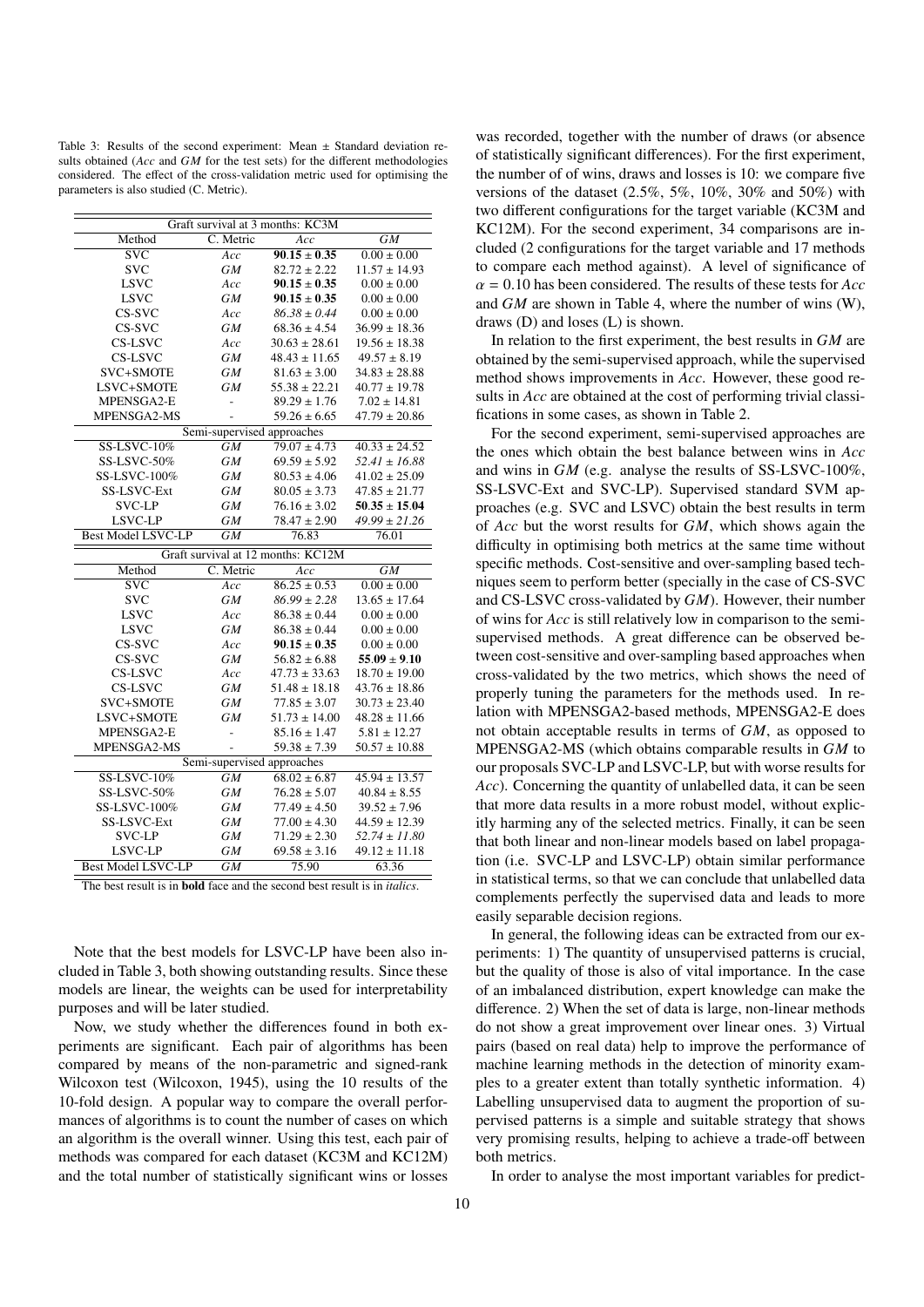Table 4: Wilcoxon statistical test results (W or wins, D or draws and L or loses) for the different experiments considered. Both datasets (KC3M and KC12M) are considered for these results.

| Metric                          |           | Acc     | GМ      |  |  |  |  |  |  |  |  |  |
|---------------------------------|-----------|---------|---------|--|--|--|--|--|--|--|--|--|
| Method                          | C. Metric | W/D/L   | W/D/L   |  |  |  |  |  |  |  |  |  |
| First experiment                |           |         |         |  |  |  |  |  |  |  |  |  |
| <b>LSVC</b>                     | GМ        | 5/4/1   | 0/7/3   |  |  |  |  |  |  |  |  |  |
| <b>SS-LSVC</b>                  | GМ        | 1/4/5   | 3/7/0   |  |  |  |  |  |  |  |  |  |
| Second experiment               |           |         |         |  |  |  |  |  |  |  |  |  |
| SVC<br>27/6/1<br>0/10/24<br>Acc |           |         |         |  |  |  |  |  |  |  |  |  |
| <b>SVC</b>                      | GМ        | 24/0/10 | 0/12/22 |  |  |  |  |  |  |  |  |  |
| <b>LSVC</b>                     | Acc       | 27/6/1  | 0/10/24 |  |  |  |  |  |  |  |  |  |
| <b>LSVC</b>                     | GМ        | 31/3/0  | 0/10/24 |  |  |  |  |  |  |  |  |  |
| CS-SVC                          | Acc       | 27/6/1  | 0/10/24 |  |  |  |  |  |  |  |  |  |
| CS-SVC                          | <b>GM</b> | 4/3/27  | 19/11/4 |  |  |  |  |  |  |  |  |  |
| CS-LSVC                         | Acc       | 0/9/25  | 9/6/19  |  |  |  |  |  |  |  |  |  |
| CS-LSVC                         | GМ        | 1/5/28  | 16/17/1 |  |  |  |  |  |  |  |  |  |
| SVC+SMOTE                       | GМ        | 17/5/12 | 12/14/8 |  |  |  |  |  |  |  |  |  |
| LSVC+SMOTE                      | <b>GM</b> | 1/6/27  | 15/17/2 |  |  |  |  |  |  |  |  |  |
| MPENSGA2-E                      |           | 26/3/5  | 0/11/23 |  |  |  |  |  |  |  |  |  |
| MPENSGA2-MS                     |           | 3/4/27  | 18/16/0 |  |  |  |  |  |  |  |  |  |
| <b>SS-LSVC-10%</b>              | GM        | 11/5/18 | 14/17/3 |  |  |  |  |  |  |  |  |  |
| SS-LSVC-50%                     | GМ        | 12/6/16 | 16/14/4 |  |  |  |  |  |  |  |  |  |
| SS-LSVC-100%                    | GМ        | 15/7/12 | 15/15/4 |  |  |  |  |  |  |  |  |  |
| <b>SS-LSVC-Ext</b>              | GМ        | 15/6/13 | 16/17/1 |  |  |  |  |  |  |  |  |  |
| <b>SVC-LP</b>                   | GМ        | 10/4/20 | 19/15/0 |  |  |  |  |  |  |  |  |  |
| LSVC-LP                         | <b>GM</b> | 9/8/17  | 18/16/0 |  |  |  |  |  |  |  |  |  |

ing graft survival after transplantation we study the influence of each variable in the best model (using SVC-LP) in Table 3 at 3 months after transplantation (KC3M). The linear weights obtained are included in Table 5. Note that all the binary variables are included in this case (54 variables that are the result of decomposing the original 37 ones). The variables have been ranked considering the absolute value of their weights. Note that the variables can have a positive or negative impact on the output (where the survival at 3 months represent the positive class). The bias of the model is -0.985. It can be seen that the most influential variables are mostly the ones related to the recipient, although there are some variables related to the donor that also have an impact on the model (thus justifying the need to use both sources of information). The most important variables for the characterisation of the survival are: arterial hypertension (recipient), pretransplant status performance (recipient), MELD (at transplant), diabetes mellitus (recipient), recipient etiology (virus), gender (recipient), cause of exitus of donor (anoxia), tips at transplant (recipient) and other factors such as age and body mass index (recipient). This shows that although the MELD variable has an influence in our model (being an important factor) there are other variables with greater or similar impact. These findings are consistent with the results reported in literature where the age is an important factor contributing to the donor risk index. Similarly, prolonged ICU hospitalization is a strong predictor of early graft dysfunction and poor initial functioning that increased post-transplant hospital costs.

#### 4. Discussion and proposed system for organ allocation

Donor-recipient (D-R) matching is performed at the moment of organ procurement. However, since MELD does not consider donor characteristics, the organ is assigned to the patient listed first on the list of the most ill, a strategy that cannot be truly considered as a matching. Therefore, using MELD a con-

Table 5: Best model weights per variable (graft survival prediction at 3 months).

| Rank           | <b>Binary</b> variable | Weight   | Rank | Binary variable | Weight   |
|----------------|------------------------|----------|------|-----------------|----------|
| 1              | $AH-R$                 | $-0.429$ | 28   | $CIT-D=0$       | $-0.089$ |
| $\frac{2}{3}$  | $PSP-R=3$              | 0.325    | 29   | $A-D$           | $-0.088$ |
|                | MT-R                   | 0.307    | 30   | $PSP-R=2$       | 0.088    |
| $\overline{4}$ | $DM-R$                 | $-0.293$ | 31   | $HC-D$          | 0.083    |
| 5              | $PSP-R=0$              | $-0.279$ | 32   | $CTT-D=1$       | $-0.078$ |
| 6              | $E-R=3$                | $-0.246$ | 33   | CPG-D           | 0.074    |
| $\overline{7}$ | $G-R$                  | 0.233    | 34   | $HS-R$          | 0.064    |
| 8              | $CE-D=2$               | $-0.209$ | 35   | $HB-D$          | $-0.054$ |
| 9              | TT-R                   | $-0.191$ | 36   | $CE-D=1$        | $-0.051$ |
| 10             | $A-R$                  | 0.191    | 37   | HIDU-D          | $-0.041$ |
| 11             | <b>BMI-R</b>           | 0.183    | 38   | $PSP-R=1$       | $-0.039$ |
| 12             | $C-R$                  | $-0.175$ | 39   | <b>BMI-D</b>    | 0.033    |
| 13             | <b>UAS-R</b>           | 0.170    | 40   | DT-R            | $-0.033$ |
| 14             | $E-R=0$                | 0.148    | 41   | SPL-D           | 0.032    |
| 15             | $CE-D=3$               | $-0.144$ | 42   | AAPL-D          | $-0.031$ |
| 16             | $MI-R$                 | 0.126    | 43   | $G-D$           | 0.021    |
| 17             | $E-R=6$                | 0.115    | 44   | AH-D            | 0.020    |
| 18             | $E-R=2$                | $-0.109$ | 45   | ATL-D           | 0.017    |
| 19             | $E-R=1$                | 0.107    | 46   | WLT-R           | $-0.015$ |
| 20             | $PT-R=0$               | 0.106    | 47   | CPL-D           | $-0.011$ |
| 21             | $PT-R=1$               | $-0.106$ | 48   | $E-R=5$         | $-0.007$ |
| 22             | $CIT-D=2$              | 0.106    | 49   | $DM-D$          | 0.006    |
| 23             | $HL-D$                 | 0.094    | 50   | $CT-D$          | 0.003    |
| 24             | $E-R=4$                | $-0.094$ | 51   | HE-D            | 0.003    |
| 25             | $CE-D=4$               | 0.093    | 52   | $CE-D=0$        | 0.000    |
| 26             | TB-D                   | $-0.091$ | 53   | $C-D$           | 0.000    |
| 27             | MOH-D                  | $-0.089$ | 54   | $PT-R=2$        | 0.000    |

crete D-R combination does not necessarily result in the best combination in terms of utility. Because of this, and based on the best model obtained in the previous subsection, a novel liver allocation system is proposed. The first stage of the system is the selection of the first *k*-recipients on the waiting list (i.e. the *k* sickest patients, since patients on the waiting list are sorted according to the MELD score). In case of draws, the time spent on the waiting list is considered. After this, graft survival after transplantation is predicted for these *k* recipients using the best model obtained in our experiments. Then, the organ is assigned to the recipient whose predicted survival is the highest ( in this case, we only consider two classes, but the probability of belonging to the survival class could be considered for a finer grain discrimination). In case of draws between two or more recipients, the one with the highest MELD is selected. This new system complements the assignment of the MELD score, by taking into account donor and operative factors. Figure 3 underlines the general ideas of the proposed liver allocation system.

### Input

- 1. Waiting\_List: Characteristics of patients in waiting list
- 2. Organ\_Ch: Characteristics of the organ to be allocated
- 3. Best\_Model: Computed allocation model

### **Output**

1. Final\_Recipient: Selected recipient for the organ allocation

- Procedure
	- 1. Initialise the number of patients to consider (k)
- 2. Sorted\_List: Sort Waiting\_List by MELD and waiting list time
- 3. Potential recipients: Select first k recipients of Sorted list
- 4. Survival Response: Predict output for Potential Recipients using Best Model and Organ Ch
- 5. Best\_Recipients: Select recipients associated to the highest Survival\_Response
- 6. MELD\_List: Get MELD (from Waiting\_List) for Best\_Recipients
- 7. Final\_Recipient: Select the patient from Best\_Recipients with the highest MELD

#### Figure 3: Pseudocode of the proposed liver allocation system.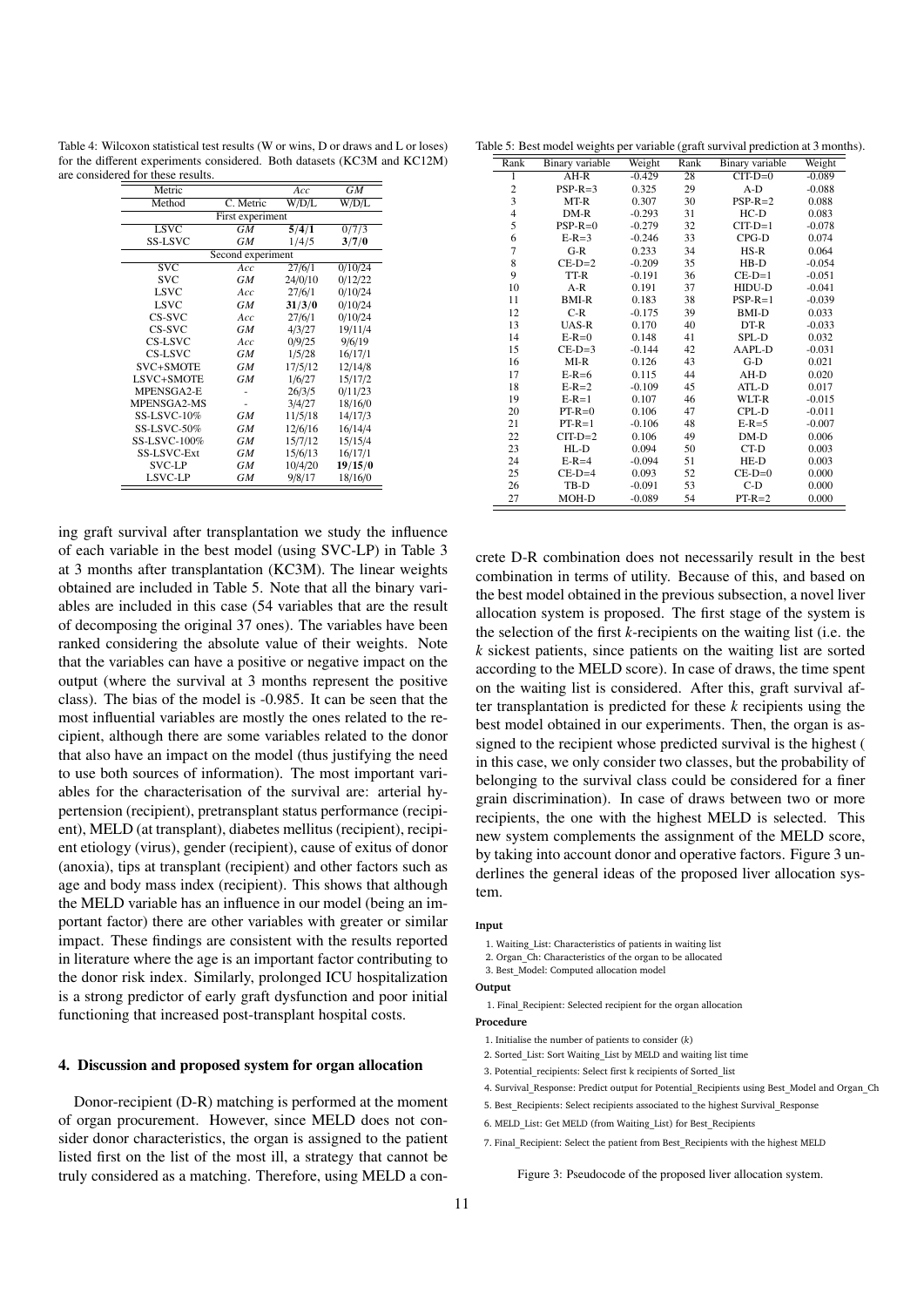A simulation of our proposed system (and of the two best models obtained in this paper) is included in Table 8 where the recipients listed in Table 6 and the donors in Table 7 are used. The result of each combination of pairs donor-recipient is evaluated with the best models and the output of the system is included in the Table (- if the matching belongs to the nonsurvival class and + otherwise). The number of times that each recipient and organ results in survival is also reported in the Table. Several conclusions can be extracted from these results. Firstly, it can be seen that both models (at 3 and 12 months) are robust and agree in the output of the transplant in most cases. Note that, the only incongruence that these two models show is when the model at 3 months predict that the match will lead to graft failure but the model at 12 months predict that the match will be successful. This is because the rest of options (e.g. that the model at 3 months predicts survival and the model at 12 months predicts non-survival) are viable options. Moreover, this incongruence only occurs in 6% of the matches. On the other hand, it can be seen that the MELD score is in some cases related to the output of the transplant, meaning this that recipients with a low MELD (as the situation 1 tested) have in general a satisfactory post-transplant output and potential incompatibilities (i.e. the probability of graft failure) increases with the MELD range (e.g. compare the number of graft loses for recipients with MELD  $<$  20 and MELD  $>$  30). This fact motivates the use of an allocation system that predicts match compatibilities, which is vital to maximize the organ utility. As can be seen, our model will agree with the MELD score in the vast majority of situations, however, it will also help the medical community to detect situations in which the allocation is not secure.

Concerning extended donors, the one that represents the most secure approach is D1 (resulting in graft loss only 2 times). It can be seen that this donor, compared to the rest, presents a low age and a normal BMI, it does not present diabetes mellitus, arterial hypertension or hepatitis and the cold ischemia time is medium. On the other hand, D3 is the one that results in nonsurvival more times. This donor presents diabetes mellitus, arterial hypertension, cytomegalovirus and a high cold ischemia time. Furthermore, comparing D2 and D4 it can be seen that D2 results in predicted survival more times than D4 (despite the age of the donors). D4 is only 26 years old but has a relatively low BMI and diabetes mellitus. This donor was also 7 days in the intensive care unit and the organ has a high cold ischemia time. In relation to non-extended donors, the one that present the highest survival rate are D7 and D8 (which have very low cold ischemia time and do not present diabetes, arterial hypertension or cytomegalovirus, variables that have been shown to be discriminative in the model interpretation phase). The one that has the lowest failing rate is D10.

Concerning the recipients, there are many of them that have a high survival rate. However, the one which could be most interesting is R13, which has a 100% survival rate but belongs to the group of recipients with  $MELD > 30$ . The main difference with the rest of recipients of the group is the etiology, the lack of diabetes mellitus, cytomegalovirus, hepatorrenal syndrome and the pretransplant state (at home against at ICU with mechanical

ventilation).

Table 6: Characteristics of the recipients selected from the dataset used to test the allocation system.

| Rec.            | А  | G        | BMI   | DМ       | AH       | DТ       | E        | PT           | WLT | МI | MT | TT       | HS           | <b>UAS</b> | <b>PSP</b>   | C        | MOH      |
|-----------------|----|----------|-------|----------|----------|----------|----------|--------------|-----|----|----|----------|--------------|------------|--------------|----------|----------|
| R1              | 69 | 1        | 40.06 |          |          | $\theta$ | 6        | 1            | 357 | 11 | 18 | $\Omega$ | $\theta$     |            | $\theta$     |          | $\theta$ |
| R <sub>2</sub>  | 51 | 0        | 29.86 |          | $\theta$ | $\Omega$ | $\Omega$ | 0            | 48  | 15 | 15 | $\theta$ | $\theta$     | $\theta$   | $\Omega$     |          | $\theta$ |
| R <sub>3</sub>  | 71 | 0        | 30.52 | $\theta$ | $\theta$ | $\Omega$ | 5        | $\theta$     | 18  | 12 | 12 | $\Omega$ | $\Omega$     | $\theta$   |              |          | $\Omega$ |
| R <sub>4</sub>  | 18 | 1        | 38.10 | $\Omega$ | $\Omega$ | $\Omega$ | 6        | $\Omega$     | 344 | 6  | 8  | $\theta$ | $\Omega$     | $\theta$   | $\theta$     | $\Omega$ |          |
| R <sub>5</sub>  | 42 | $\Omega$ | 32.65 | $\theta$ | $\Omega$ | $\Omega$ | $\theta$ | $\Omega$     | 628 | 4  | 6  | $\Omega$ | $\Omega$     | $\theta$   | $\theta$     | $\theta$ |          |
| R6              | 37 | 1        | 35.43 | $\Omega$ | $\Omega$ | 0        | 3        | $\mathbf{0}$ | 3   | 25 | 29 | $\Omega$ | $\Omega$     | $\Omega$   | 3            | 1        | $\Omega$ |
| R7              | 57 |          | 40.06 | $\theta$ | 1        | 1        | 6        | $\Omega$     | 768 | 24 | 26 | $\Omega$ | $\Omega$     | $\Omega$   | $\theta$     |          | 0        |
| R8              | 27 | $\Omega$ | 37.18 | $\theta$ | $\theta$ | $\theta$ | 6        | 0            | 84  | 25 | 24 | $\theta$ | $\theta$     | 1          | $\Omega$     | 1        | 0        |
| R9              | 47 | $\Omega$ | 33.03 | $\Omega$ | 1        | $\Omega$ | 6        | 1            | 34  | 23 | 23 | 1        | $\Omega$     |            | $\theta$     |          | 0        |
| R10             | 50 | 1        | 47.56 |          | 0        | 0        | 4        | 1            | 477 | 13 | 22 | $\Omega$ | $\Omega$     | $\Omega$   | $\mathbf{0}$ | 1        | 0        |
| R11             | 34 | $\Omega$ | 27.70 | $\theta$ | $\Omega$ | $\Omega$ | 3        | $\Omega$     | 5   | 43 | 50 | $\Omega$ | $\Omega$     | $\Omega$   | 3            |          | 0        |
| R <sub>12</sub> | 39 | 1        | 32.65 | 1        | $\Omega$ | $\Omega$ | 3        | 1            | 1   | 34 | 40 | $\theta$ | $\theta$     | $\theta$   | 3            | 1        | 0        |
| R13             | 37 | $\Omega$ | 37.18 | $\Omega$ | $\Omega$ | 0        | $\Omega$ | $\Omega$     | 70  | 35 | 36 | 1        | $\Omega$     | $\Omega$   | $\theta$     | $\Omega$ |          |
| R14             | 22 | 1        | 44.44 | $\theta$ | $\theta$ | $\Omega$ | 3        | $\mathbf{0}$ | 1   | 30 | 33 | $\Omega$ | $\Omega$     | $\theta$   | 3            | $\Omega$ |          |
| R <sub>15</sub> | 66 | $\Omega$ | 31.92 |          | 1        | 0        | 5        | $\Omega$     | 270 | 27 | 31 | $\theta$ | 1            | $\Omega$   | $\mathbf{0}$ | 1        | 0        |
| R <sub>16</sub> | 19 | 1        | 34.60 | $\Omega$ | $\Omega$ | $\Omega$ | 3        | $\Omega$     | 2   | 25 | 27 | $\Omega$ | $\Omega$     | $\Omega$   | 3            | $\Omega$ |          |
| R <sub>17</sub> | 57 | 1        | 44.44 | $\Omega$ | $\Omega$ | 0        | 4        | 0            | 10  | 28 | 27 | $\Omega$ | 1            | $\theta$   | $\mathbf{0}$ | $\Omega$ | $\Omega$ |
| R <sub>18</sub> | 68 | $\Omega$ | 31.92 | $\theta$ | $\theta$ | $\theta$ | 6        | $\Omega$     | 297 | 8  | 27 | $\theta$ | $\theta$     | $\theta$   | $\theta$     | 1        | 0        |
| R <sub>19</sub> | 64 | $\Omega$ | 38.10 | $\theta$ | 1        | $\Omega$ | 6        | $\Omega$     | 413 | 27 | 27 | $\Omega$ | $\Omega$     | $\theta$   | $\theta$     |          |          |
| R <sub>20</sub> | 46 | $\Omega$ | 30.86 | 1        | $\theta$ | $\Omega$ | 3        | $\mathbf{0}$ | 3   | 24 | 27 | $\Omega$ | $\mathbf{0}$ | $\theta$   | 3            | 1        | 0        |

Abbreviations: A: age; G: gender; BMI: body mass index; DM: diabetes mellitus; AH: arterial hypertension; DT: dialysis at transplant; E: etiology; PT: portal thrombosis; WLT: waiting list time; MI: MELD score at listing; MT: MELD score at transplant; TT: TIPS at transplant; HS: hepatorrenal syndrome; UAS: upper abdominal surgery; PSP: status performance pretransplant; C: cytomegalovirus; MOH: Multi-organ harvesting.

Note that at the moment of the implementation of this allocation system more conservative factors can be introduced. For example, the probability of graft survival can be computed (e.g. in SVM using the distance of the projected pattern to the bias) and used for the system considering a statistical test that gives us information about significant differences in the probabilities. By doing this, the organ would be assigned to the recipient with the highest probability of survival (given that the difference in probability with respect to the rest of recipients is significantly higher). If this is not the case, the MELD score should be considered. On the other hand, a constraint can be included in the system so that no recipient remains forever in the waiting list. To do so, a formulation that considers the number of times that the recipient was selected in the *k* first recipients but not selected (i.e. the times where the recipient was considerably ill but not allocated an organ) can be implemented. Finally, as a clinical test of our proposal is not feasible, we propose to analyse firstly our methodology in a more controlled environment comparing the choices of MELD and our system.

# 5. Conclusions

This paper studies different sources of unsupervised information to improve the performance of binary classification models for the problem of liver transplantation outcome prediction. The two sources identified are those transplants whose followup process has not been completed and virtual transplants combining donor and recipients which were not matched during the allocation. Unsupervised data are introduced in the learning process by considering two methods: standard semi-supervised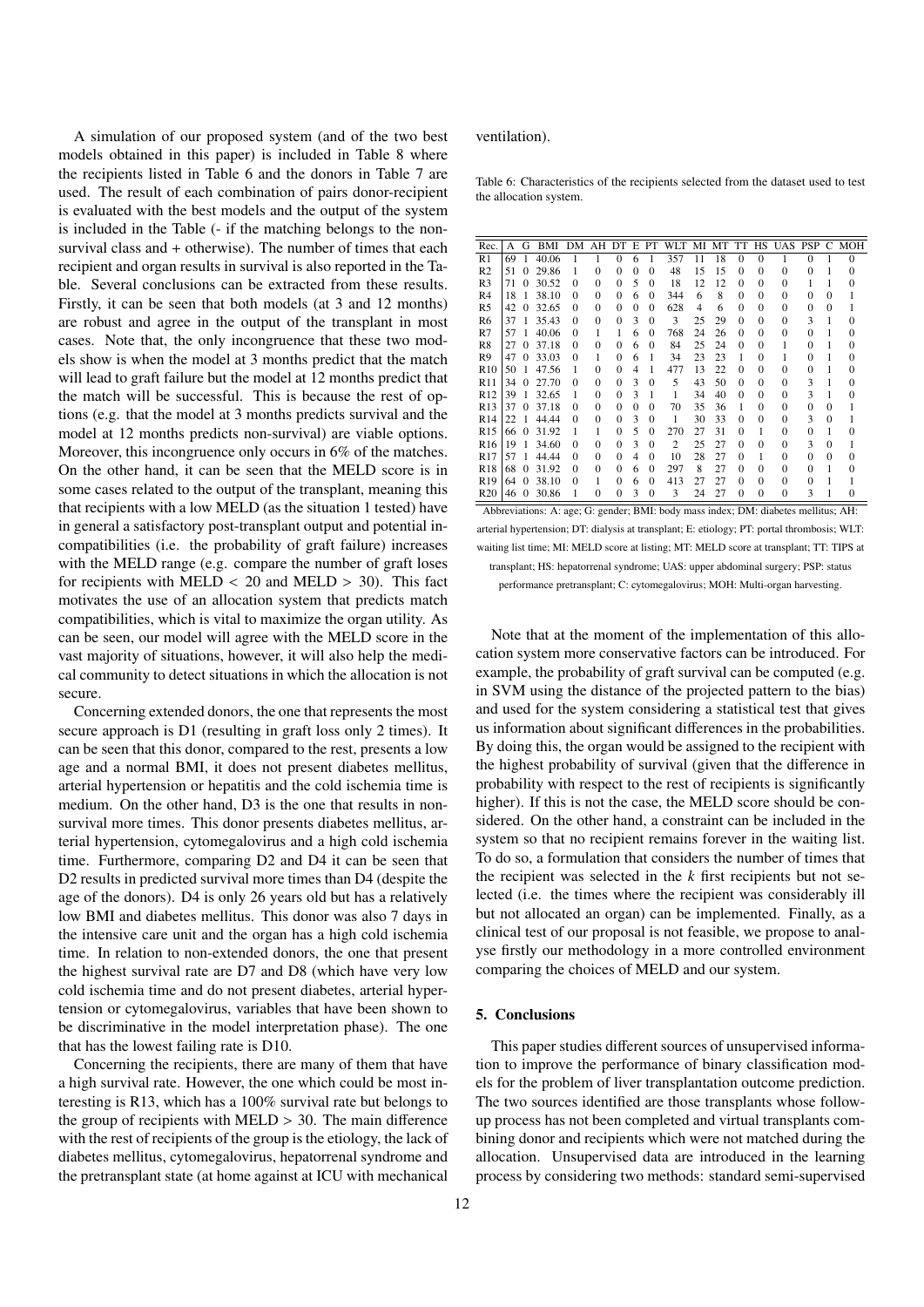Table 7: Donor and other surgery factors from the set of patterns used to test the allocation system.

| D.              | А  | G        | BMI   | DΜ       | AН       | СE | HL | HE       | <b>HIDU</b> | <b>CPL</b> | <b>SPL</b> | ATL    | AAPL | TB   | HB       | HС       |            | CT       | CPG      | <b>CIT</b> |
|-----------------|----|----------|-------|----------|----------|----|----|----------|-------------|------------|------------|--------|------|------|----------|----------|------------|----------|----------|------------|
| D1(E)           | 21 |          | 21.61 |          |          | 0  | o  |          |             | 00.1       | 142        | 815.00 | 204  | 0.50 | 0        |          |            |          |          |            |
| D2(E)           | 81 |          | 22.58 | $\Omega$ | $\Omega$ |    |    | $\Omega$ |             | 1.30       | 145        | 45.00  | 30   | 1.00 | $\Omega$ | $\Omega$ | $\Omega$   | $\theta$ | $\theta$ |            |
| D3(E)           | 58 | $\Omega$ | 27.76 |          |          |    | 4  | $\Omega$ |             | 1.10       | 143        | 49.00  | 11   | 0.50 | $\Omega$ | $\Omega$ |            |          | $\Omega$ |            |
| D4(E)           | 26 | $\Omega$ | 18.94 |          |          |    |    | $\Omega$ |             | 0.80       | 134        | 27.00  | 21   | 2.20 | $\Omega$ |          |            |          |          |            |
| D5(E)           | 64 | $\Omega$ | 24.05 | $_{0}$   | $^{(1)}$ | 0  |    | $\Omega$ |             | 1.20       | 146        | 38.00  | 23   | 0.50 |          |          |            | $\theta$ | $\Omega$ |            |
| D6              | 55 |          | 24.80 | $\Omega$ |          |    | h  | $\Omega$ |             | 0.60       | 156        | 41.75  | 38   | 0.30 | $\Omega$ |          | $^{\circ}$ | $\Omega$ | $\theta$ |            |
| D <sub>7</sub>  | 19 | $\Omega$ | 22.34 | 0        | $\Omega$ | 2  | 10 | $\Omega$ | 0           | 0.70       | 142        | 80.91  | 82   | 0.20 | $\Omega$ | 0        | $\Omega$   | $\Omega$ |          |            |
| D <sub>8</sub>  | 68 | $\Omega$ | 26.99 | 0        |          |    | h  | $\Omega$ |             | 1.20       | 141        | 18.51  | 14   | 0.60 | $\Omega$ | $\Omega$ |            | $\Omega$ | $\Omega$ |            |
| D <sub>9</sub>  | 34 | $\Omega$ | 22.09 | 0        |          |    |    | $\Omega$ | 0           | 00.1       | 143        | 27.00  | 15   | 0.80 | $\Omega$ | 0        |            |          |          |            |
| D <sub>10</sub> | 38 |          | 25.10 | $\Omega$ |          |    | 8  | $\Omega$ | 0           | 0.40       | 134        | 48.92  | 50   | 0.30 | $\Omega$ | $\Omega$ | $\Omega$   |          | $\Omega$ |            |

Abbreviations: A: age; G: gender; BMI: body mass index; DM: diabetes mellitus; AH: arterial hypertension; CE: cause of exitus; HL: hospitalisation length in intensive care unit; HE: hypotension episodes > 1hr < 60mmHg; HIDU: high inotropic drug use; CPL: creatinine plasma level; SPL: sodium plasma level; ATL: aspartate transaminase level; AAPL: alanin

aminotransferase plasma level; TB: total bilirubin; HB: hepatitis B (core Ab positive); HC: hepatitis C (positive serology); C: cytomegalovirus; CT: combined transplant; CPG: complete

or partial graft; CIT: cold ischemia time.

learning and a specific label propagation scheme. The imbalanced nature of the datasets (where the number of failures is significantly lower than that of successful transplants) is taken into account, both during synthetic unsupervised data generation and during the label propagation step. Supervised methods (including both standard classifiers and different mechanisms for imbalanced data) are compared against our proposals, using a dataset from the liver transplantation unit of the King College's hospital (UK), where two different versions of the binary problem are considered (predicting the graft failure after 3 months or after 12 months).

The results obtained show that the imbalanced nature of the dataset must be taken into account in order to avoid trivial classifiers, and that the popular techniques used for dealing with imbalanced distributions (such as cost-sensitive learning or oversampling methods) do not obtain acceptable results. However, we show how the use of unsupervised data (real or virtual) results in more robust and fair models, both for the minority and the majority class, and how, the proportion of majority/minority examples and the quality of those could be more important than the quantity itself. The label propagation method is found to focus consistently on the minority class virtual pairs. Moreover, by forcing the virtual pairs to include extended criteria donors, the results are also improved. Concerning the simulation of the proposed system, it can be seen that our model agrees to a large extent with the MELD score, but can also help to detect incompatibilities between donors and recipients.

Future work comprises the extension of this semi-supervised classification idea to the multiclass approach (where a finer grain classification is performed) and to other hospitals with the aim of constructing a supranational model.

# Acknowledgment

This work has been partially subsidized by the TIN2014- 54583-C2-1-R and the TIN2015-70308-REDT projects of the Spanish Ministerial Commission of Science and Technology (MINECO, Spain), FEDER funds (EU), the P11-TIC-7508 project of the "Junta de Andalucía" (Spain), the PI-0312-2014 project of the "Fundación pública andaluza progreso y salud"

(Spain) and the PI15/01570 project ("Proyectos de Investigación en Salud"). The authors M. Pérez-Ortiz, P.A. Gutiérrez and M.D. Ayllón-Terán have contributed equally to the preparation of this paper.

### References

- Barandela, R., Valdovinos, R.M., Sánchez, J.S., Ferri, F.J., 2004. The imbalanced training sample problem: Under or over sampling?, in: Fred, A.L.N., Caelli, T., Duin, R.P.W., Campilho, A.C., de Ridder, D. (Eds.), SSPR/SPR, Springer. p. 806.
- Briceño, J., Cruz-Ramírez, M., Prieto, M., Navasa, M., de Urbina, J.O., Orti, R., Gómez-Bravo, M.A., Otero, A., Varo, E., Tomé, S., Clemente, G., nares, R.B., Bárcena, R., Cuervas-Mons, V., Solórzano, G., Vinaixa, C., Rubn, A., Colmenero, J., Valdivieso, A., Ciria, R., Hervás-Martínez, C., de la Mata, M., 2014. Use of artificial intelligence as an innovative donor-recipient matching model for liver transplantation: Results from a multicenter spanish study. Journal of Hepatology 61, 1020 – 1028.
- Briceño, J., Solorzano, G., Pera, C., 2000. A proposal for scoring marginal liver grafts. Transplant International 13, S249–S252.
- Busuttil, R.W., Tanaka, K., 2003. The utility of marginal donors in liver transplantation. Liver Transplant 9, 651–663.
- Cai, D., He, X., Han, J., 2007. Semi-supervised discriminant analysis, in: Computer Vision, 2007. ICCV 2007. IEEE 11th International Conference on, pp.  $1 - 7$ .
- Chang, C.C., Lin, C.J., 2011. Libsvm: A library for support vector machines. ACM Trans. Intell. Syst. Technol. 2, 27:1–27:27.
- Chawla, N.V., Bowyer, K.W., Hall, L.O., Kegelmeyer, W.P., 2002. Smote: Synthetic minority over-sampling technique. Journal of Artificial Intelligence Research 16, 321–357.
- Cohen, I., Cozman, F.G., Sebe, N., Cirelo, M.C., Huang, T.S., 2004. Semisupervised learning of classifiers: theory, algorithms, and their application to human-computer interaction 26, 1553–1566.
- Cortes, C., Vapnik, V., 1995. Support-vector networks. Machine Learning 20, 273–297.
- Cruz-Ramírez, M., Hervás-Martínez, C., Fernandez-Caballero, J., Briceño, J., de la Mata, M., 2012. Multi-Objective Evolutionary Algorithm for Donor-Recipient Decision System in Liver Transplants. European Journal of Operational Research 222, 317–327.
- Dutkowski, P., Oberkofler, C., Slankamenac, K., Puhan, M., Schadde, E., Mllhaupt, B., Geier, A., Clavien, P., 2011. Are there better guidelines for allocation in liver transplantation? A novel score targeting justice and utility in the model for end-stage liver disease era. Annals of Surgery 254, 745–753.
- Feng, S., Goodrich, N., Bragg-Gresham, J., Dykstra, D., Punch, J., DebRoy, M., Greenstein, S., Merion, R., 2006. Characteristics associated with liver graft failure: The concept of a donor risk index. American Journal of Transplantation 6, 783–790.
- Fernández-Caballero, J.C., Martínez-Estudillo, F.J., Hervás-Martínez, C., Gutiérrez-Peña, P.A., 2010. Sensitivity Versus Accuracy in Multiclass Prob-